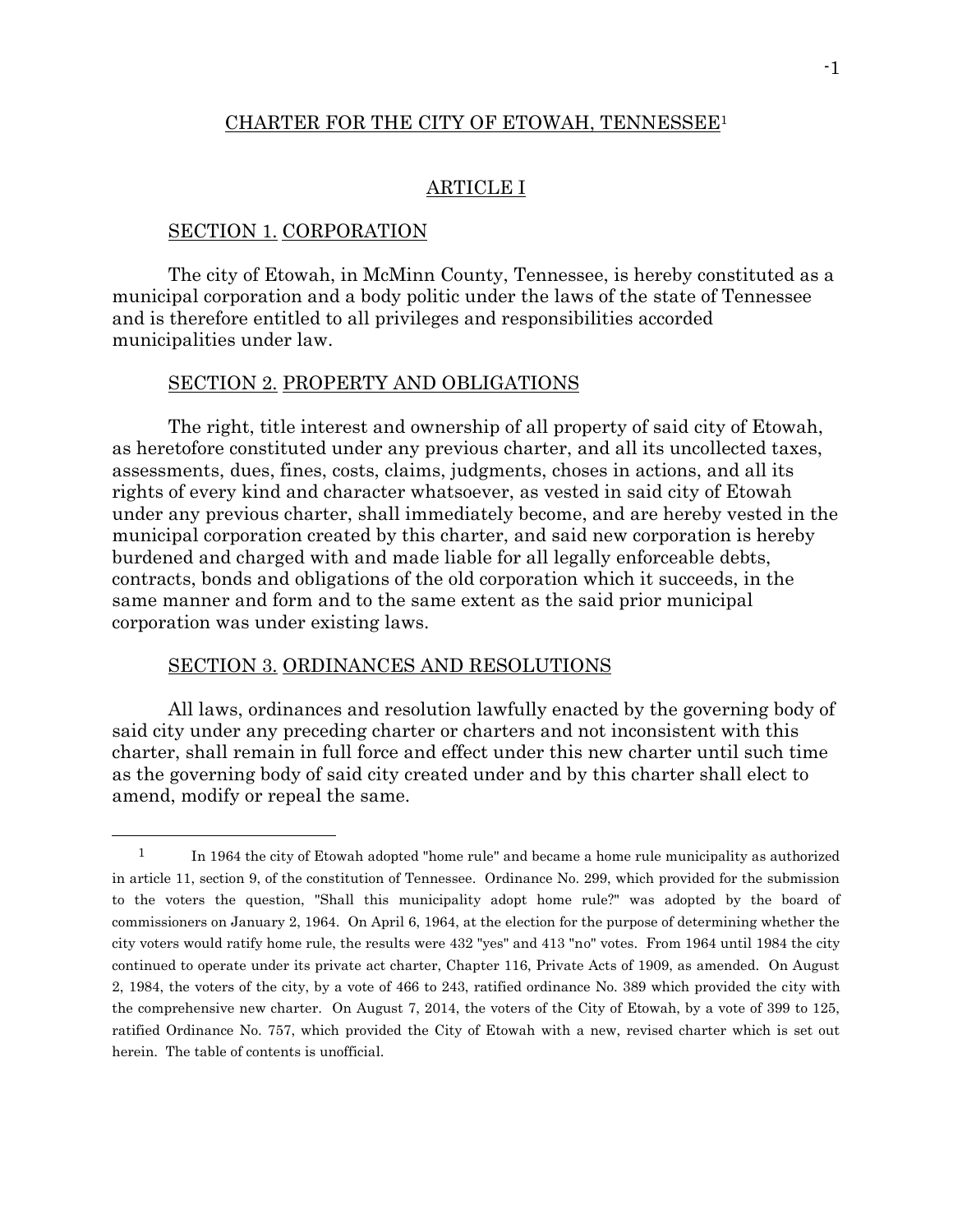# ARTICLE II

#### CORPORATE BOUNDARIES

#### SECTION 1. BOUNDARIES

The boundaries of the city of Etowah created by this charter shall be identical to those of the city of Etowah in effect at the time of the adoption of this charter, together with all annexations and additions which may hereafter expand said boundaries in accordance with law.<sup>2</sup>

### ARTICLE III

### CORPORATE POWERS

#### SECTION 1. CORPORATE POWERS

l

The city of Etowah, in addition to the powers, rights, and authority vested in it by all other articles and sections of this charter shall have the power:

1) TAXES: To assess, levy and collect taxes for all general and special purposes on all subjects or objects of taxation and privileges taxable by law for city purposes.

2) CLASSIFICATIONS OF TAXATION: To adopt such classifications of the subject and objects of taxation as are not contrary to law.

3) SPECIAL ASSESSMENTS: To make special assessments for local improvements.

4) CONTRACTS: To contract and be contracted with.

5) BORROW MONEY: To incur debts by borrowing money or otherwise, and give any appropriate evidence thereof, in the manner provided in this charter.

6) REFUNDING BONDS: To issue and give, sell, pledge or in any manner dispose of negotiable or non-negotiable interest bearing or non-interest bearing bonds, warrants, promissory notes or order of the city, upon the credit of the city or solely upon the credit of income derived from any property used in connection with any public utility owned or operated by the city, or solely upon the credit of the proceeds of special assessments for local improvements, or upon any two or more such credits.

7) MONEY EXPENDED: To expend the money of the city for all lawful purposes.

<sup>2</sup> See Priv. Acts 1909, ch. 116, § 1, and Ords. #317, 369, 382, 394, 456, 481, 513, 559, 578, 579, and 588.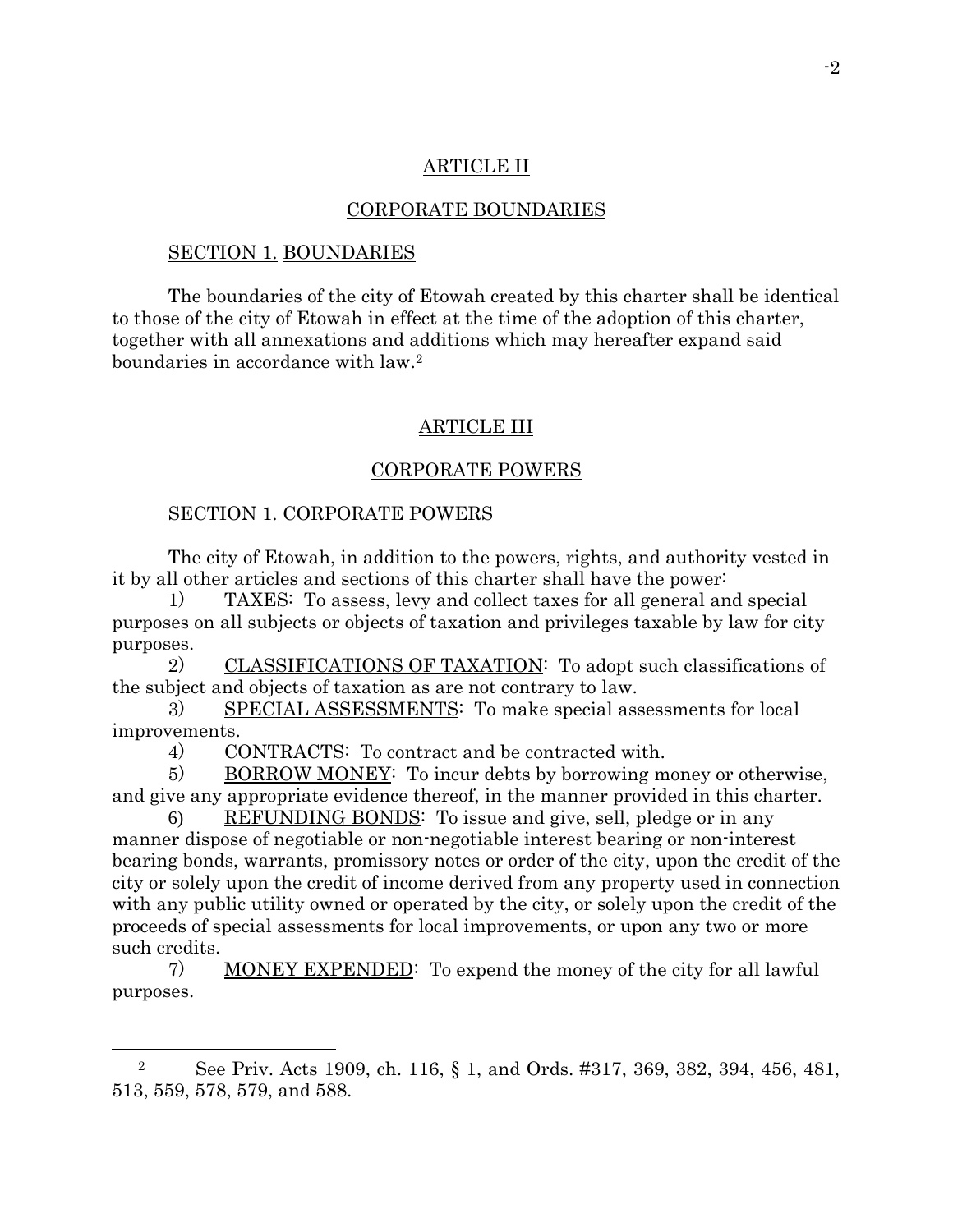8) ACQUISITION AND DISPOSITION OF PROPERTY: To acquire or receive and hold, maintain, improve, sell, lease, mortgage, pledge or otherwise dispose of property, real or personal, and any estate or interest therein, within or without the city or state.

9) EMINENT DOMAIN: To condemn property, real or personal, or any easement, interest, or estate or use therein, either within or without the city, for present or future public use; such condemnation to be made and effected in accordance with the terms and provisions of Tennessee Code Annotated Title 29, Chapter 16 or in such other manner as may be provided by law.

10) ADMINISTRATION OF TRUSTS: To take and hold property within or without the city or state upon trust; and to administer trusts for the public benefit.

11) PUBLIC UTILITIES: To acquire, construct, own, operate, and maintain, or sell, lease, mortgage, pledge, or otherwise dispose of public utilities or any estate or interest therein, or any other utility that is of service to the city, its inhabitants or any part thereof; or to inhabitants in areas adjacent to the city.

12) PUBLIC UTILITIES, GRANTS, FRANCHISES, REGULATIONS: To grant any person, firm, association or corporation, franchises for public utilities and public services to be furnished the city and those therein. Such power to grant rights-of-way through the city streets, avenues, alleys, squares, ways, and over the bridges and viaducts of the city for the use of public and quasi-public utilities; provided further, that such new franchise shall not destroy the terms of any existing franchise. The city commission may prescribe in each grant of a franchise, the rates, fares, charges, and regulations that may be made by the grantee of the franchise. Franchises may be granted for a period of twenty-five years or less, but no longer. Franchises may, by their terms, apply to the territory within the corporate limits of the city as of the date of the franchise, and as the corporate limits thereafter may be enlarged; and to the then existing streets, alleys, and other thoroughfares that thereafter may be opened.

13) CONTRACTS FOR PUBLIC UTILITY SERVICE: To make contracts with any person, firm, association or corporation, for public utilities and public services to be furnished the city and those therein. Such power to make contracts shall embrace the power, expressly conferred, to make exclusive contracts. When an exclusive contract is entered into, it shall be exclusive not only against any other person, firm, association or corporation, but also as against the city itself. Such contracts may be entered into for the period of twenty-five years or less, but not longer. The city commission may prescribe in each such contract entered into the rates, fares, charges, and regulations that may be made by the person, firm, association, or corporation with whom the contract is made. Such contracts may, by their terms, apply to the territory within the corporate limits of the city at the date of the contract, and as the corporate limits thereafter may be enlarged; and to the then existing streets, alleys, and other thoroughfares that thereafter may be opened.

14) REGULATIONS OF PUBLIC UTILITIES: To prescribe reasonable regulations regarding the construction, maintenance, equipment, operation and service of public utilities, and compel from time to time reasonable extension of facilities for such service, but nothing in this subdivision (14) shall be construed to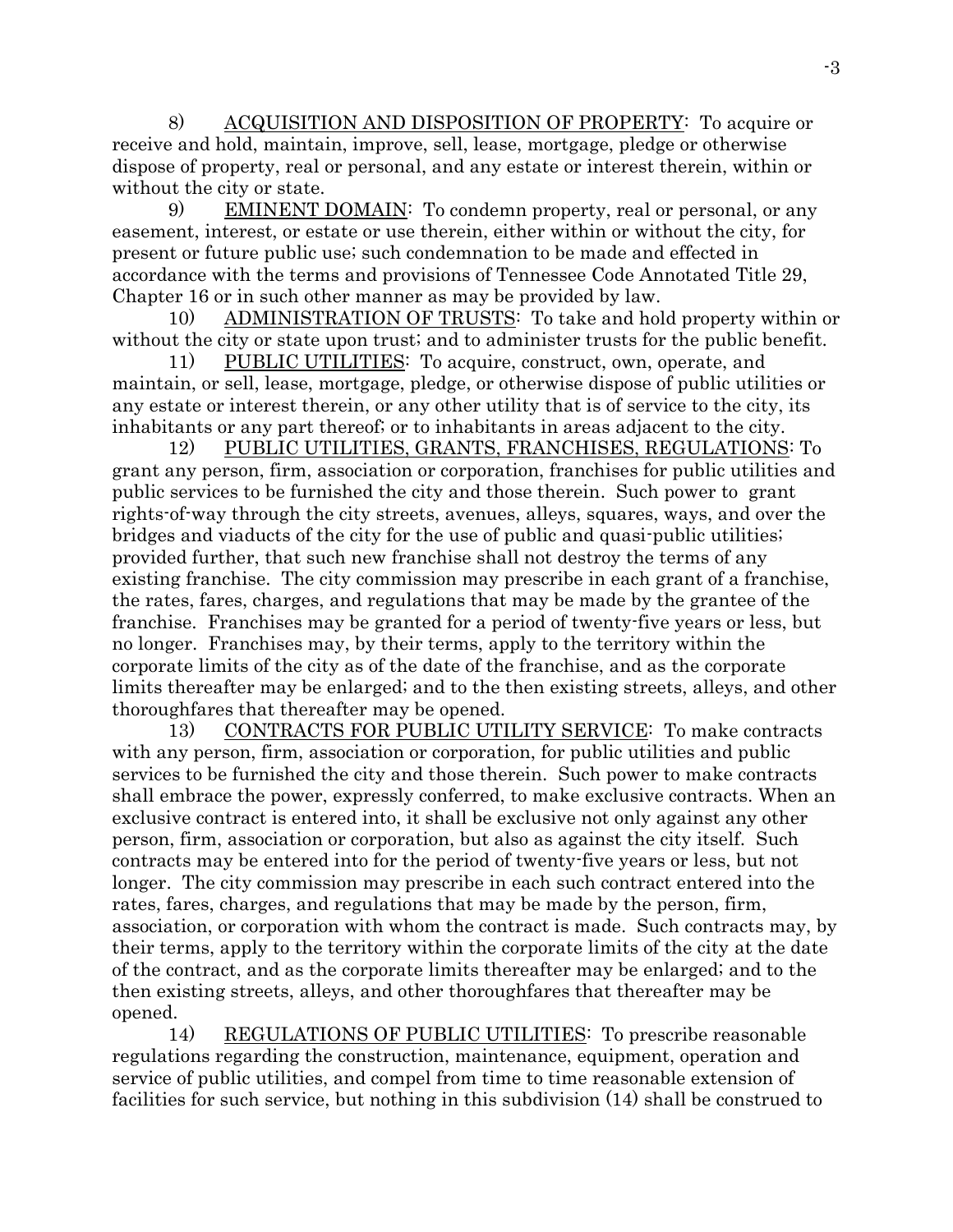permit the alteration or impairment of any of the terms or provisions of any exclusive franchise granted or of any exclusive contract entered into under subdivisions  $(12)$  and  $(13)$ ;

15) HIGHWAYS, STREETS, PARKS: To establish, open, relocate, vacate, alter, widen, extend, grade, improve, repair, construct, reconstruct, maintain, light, sprinkle and clean public highways, streets, boulevards, parkways, sidewalks, alleys, parks, public grounds, cemeteries, squares, wharves, bridges, viaducts, subways, tunnels, sewers, and drains within the corporate limits and to regulate the use thereof within or without the corporate limits, and property may be taken and appropriated therefor under Tennessee Code Annotated §§ 7-31-107 – 7-31-111 and 29-116-114, or in such other manner as may be provided by general laws.

16) ABUTTING PROPERTY IMPROVEMENT: To construct, improve, reconstruct, and reimprove by opening, extending, widening, grading, curbing, guttering, paving, graveling, macadamizing, draining, or otherwise improving any streets, highways, avenues, alleys, or other public places within the corporate limits, and to assess a portion of the cost of such improvements upon the property abutting upon or adjacent to such streets, highways, or alleys as provided by Tennessee Code Annotated Title 7, Chapters 32 and 33.

17) CHARGES AGAINST ABUTTING PROPERTY: To assess against abutting property within the corporate limits the cost of planting shade trees, removing from sidewalks all accumulations of snow, ice, and earth, cutting and removing obnoxious weeds and rubbish; street lighting; street sweeping; street sprinkling; street flushing and street oiling; the cleaning and rendering sanitary, or removal, abolishing, and prohibiting of closets and privies, in such manner as may be provided by general law or by ordinance of the city commission.

18) MARKET PLACES, PUBLIC BUILDINGS, BRIDGES, ETC.: To acquire, purchase, provide for, construct, regulate and maintain and do all things relating to all market places, public buildings, bridges, sewers, cemeteries, and other structures, works, and improvements.

19) DRAINAGE, SEWAGE, ASHES, ETC.: To collect and dispose of drainage, sewage, ashes, garbage, refuse or other waste, or to license and regulate such collection and disposal, and the cost of such collection, regulation or disposal may be funded by taxation or special assessment to the property owner.

20) LICENSE AND REGULATE: License and regulate all persons, firms, corporations, companies and associations engaged in any business, occupation, calling, profession, or trade not forbidden by law;

21) LICENSE TAX: To impose a license tax upon any animal, thing, business, vocation, pursuit, privilege, or calling not prohibited by law.

22) REGULATION OF BUSINESS, CALLINGS, ETC.: To define, prohibit, abate, suppress, prevent, and regulate all acts, practices, conduct, businesses, occupations, callings, trades, uses of property and all other things whatsoever detrimental, or liable to be detrimental, to the health, morals, comfort, safety, convenience, or welfare of the inhabitants of the city, and to exercise general police powers.

23) LIMIT OCCUPATIONS LIKELY TO BECOME A NUISANCE: To prescribe limits within which business, occupations and practices liable to be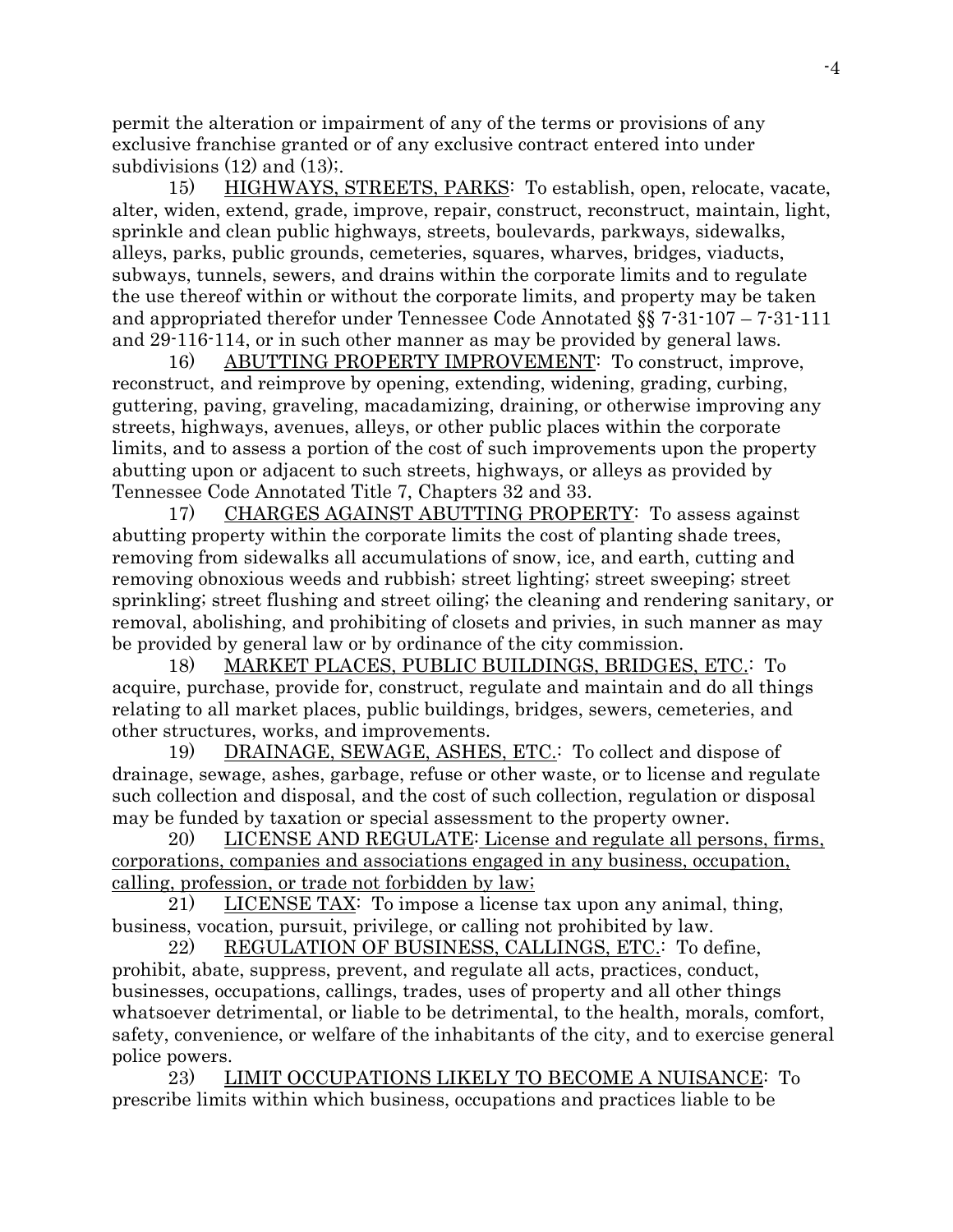nuisances or detrimental to the health, morals, security or general welfare of the people may lawfully be established, conducted, or maintained.

24) BUILDINGS, REGULATED AND INSPECTED: To regulate the bulk, occupancy, area, lot, location, height, construction and materials of all buildings and structures in accordance with general law, and to inspect all buildings, lands, and places as to their condition for health, cleanliness, and safety, and when necessary, prevent the use thereof and require any alteration or changes necessary to make them healthful, clean and safe.

25) CHARITABLE, EDUCATIONAL, CORRECTIVE INSTITUTIONS: To provide and maintain charitable, educational, recreative, curative, corrective, detentive, or penal institutions, departments, functions, facilities, instrumentalities, conveniences and services.

26) ENFORCEMENT OF ORDINANCES - FINES AND IMPRISONMENT: To enforce any ordinance, rule or regulation by fines, forfeitures and penalties, and by other actions or proceedings in any court of competent.

27) SCHOOLS: To establish schools, to the extent authorized pursuant to general law, determine the necessary boards and officers required therefor; to purchase or otherwise acquire land for schoolhouses, playgrounds and other purposes connected with the schools; to purchase or erect all necessary buildings and to do all other acts necessary to establish, maintain, and operate a complete educational system within the city.

28) ANIMALS RUNNING AT LARGE - TO SUPPRESS: To regulate, tax, license, or suppress the keeping or running at large of animals within the city; to impound the same and in default of redemption, to provide by ordinance, resolution, regulation or otherwise, for the disposition, by sale, gift, or humane killing.

29) GENERAL POWERS: To have and exercise all powers that now or hereafter it would be competent for this charter specifically to enumerate, as fully and completely as though such powers were specifically enumerated in this section.

The enumeration of particular powers in this charter is not exclusive of others, nor restrictive of general words or phrases granting powers, nor shall a grant or failure to grant power in this chapter impair a power granted in any other part of this charter, and whether powers, objects, or purposes are expressed, conjunctively or disjunctively, they shall be construed so as to permit the city to exercise freely any one or more such powers as to any one or more such objects for any one or more such purposes.

# ARTICLE IV

# ELECTIONS

# SECTION 1. ELECTION LAWS

The election of commissioners under this charter shall be held under the election laws of the state of Tennessee.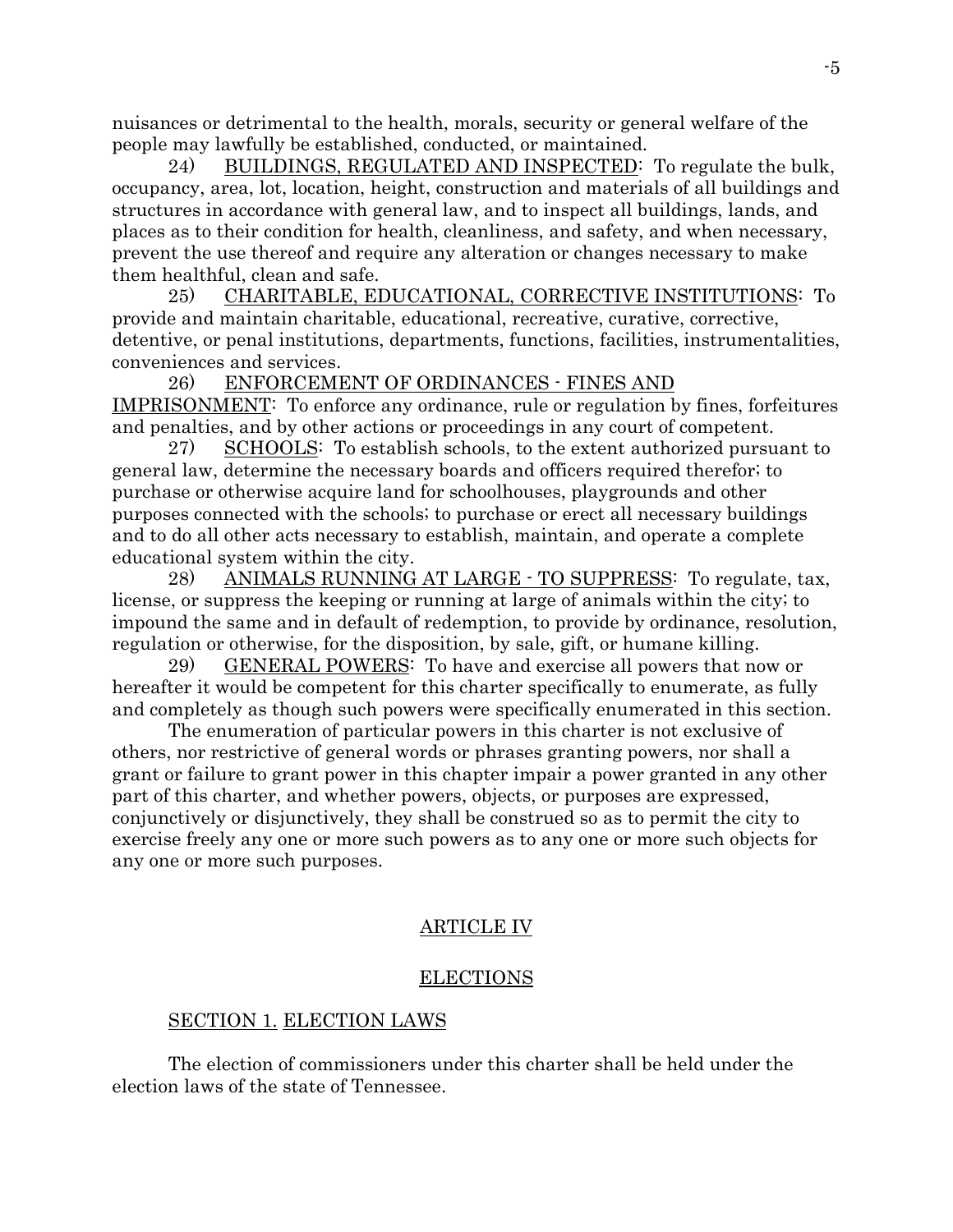## SECTION 2 ELECTIONS REGULATED, VOTER ELIGIBILITY

All city elections, including all elections respecting bond issues, shall be held under the supervision of the McMinn County Election Commission, and in accordance with the law governing state elections. All persons living within the limits of said corporation who shall be qualified to vote for members of the legislature of this state, and who shall have been a resident of said city for six months preceding said elections, shall be entitled to vote and to have his vote counted in said elections.

# SECTION 3. TERMS OF COMMISSIONERS

The terms of all five city commissioners shall begin with them taking their oath of office at the first regular commission meeting following the certification of their election by the McMinn County Election Commission, and they shall serve for four (4) years or until their successors are elected and qualified. It is further the intent of this charter to continue the existing pattern of staggered four year terms precisely.

# SECTION 4. ELECTION OF COMMISSIONERS

A non-partisan municipal election shall be held in the city on the first Thursday in August of each even-numbered year. Ties will be resolved by a vote of the members of the certified elected board members at the first regularly scheduled meeting following the election.

# SECTION 5. ELECTION INVALIDATION

No informalities in conducting any election held under this charter shall invalidate it if such election is conducted fairly and in substantial conformity with the requirements of this article.

# SECTION 6. RECALL PROVISIONS

Any person holding an elective office of the city, whether by election, succession, or appointment to fill a vacancy, shall be subject to removal from office at a recall election in the manner provided herein.

1) A recall of an incumbent of an elective office shall be initiated upon petition signed by registered voters. All commissioners and school board members are subject to recall and a recall petition shall contain signatures equal in number to at least fifteen (15%) percent of the registered voters in the city of Etowah. Every recall petition shall name the officer against whom it is directed.

2) Each elector signing a recall petition shall add to his signature, his residence, and the date of signing. Signatures on a recall petition may be on separate sheets but each sheet shall have appended to it the affidavit of some person, not necessarily a signer of the petition, that to the best of the affiant's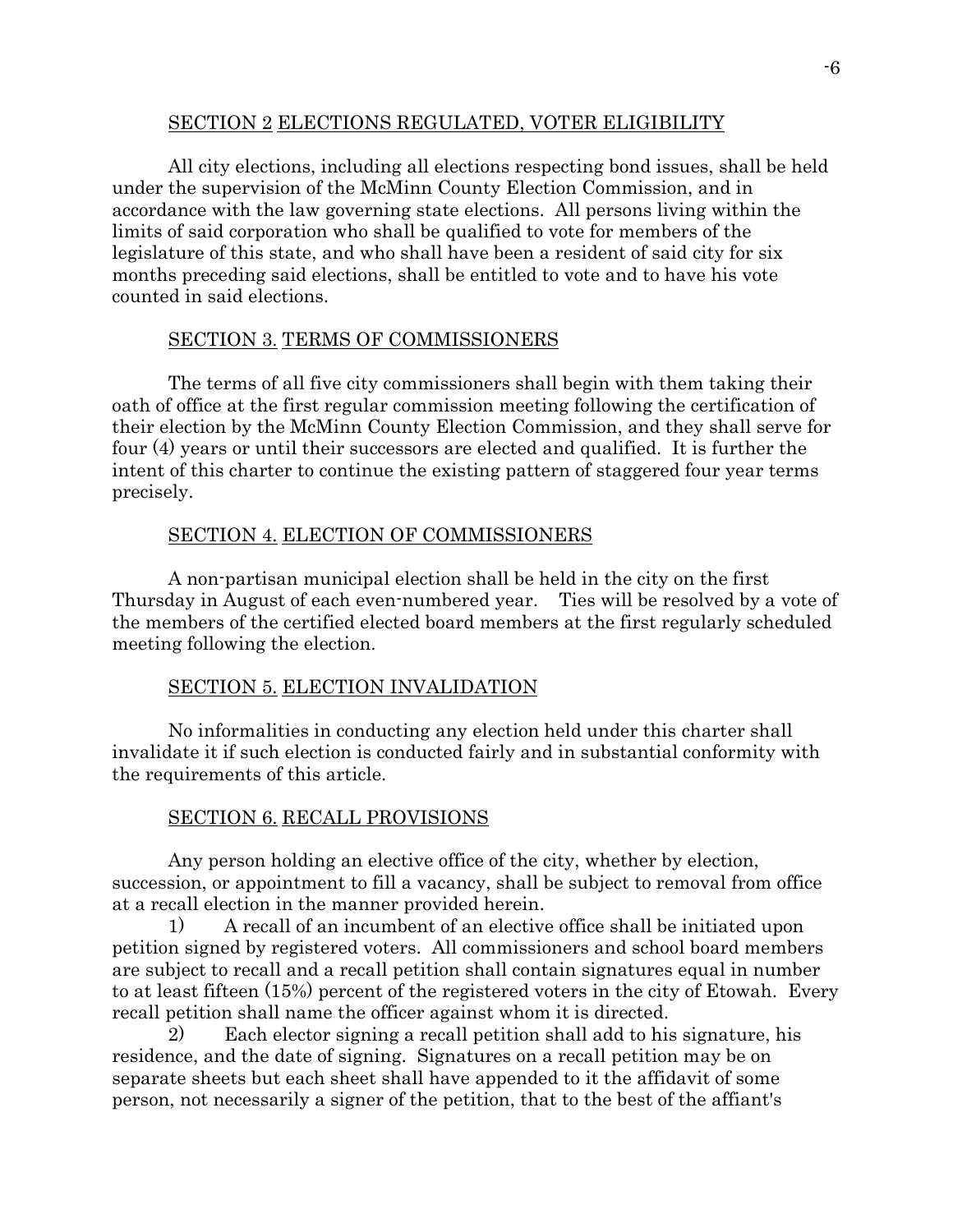knowledge and belief the persons whose signatures appear on the sheet are registered voters of the city of Etowah, Tennessee.

3) A recall petition shall be tendered for filing with the McMinn County Election Commission. Said election commission shall examine it to see whether it contains a sufficient number of apparently genuine signatures. The election commission may question the genuineness of any signature or signatures appearing on the recall petition and if it shall find that any such signature or signatures are not genuine, it shall disregard them in determining whether the petition contains a sufficient number of signatures. It shall also disregard any signature dated more than thirty (30) days before the date the petition was tendered for filing. The election commission shall eliminate any sheet of the petition which is not accompanied by the required affidavit. The invalidity of the petition if a sufficient number of signatures remains after eliminating such an invalid sheet. The election commission shall complete its examination of the petition as soon as practical and shall thereupon file the petition if valid or reject it if invalid.

4) As soon as the McMinn County Election Commission has accepted a recall petition for filing, the chairman of the McMinn County Election Commission shall notify the incumbent named in the petition that the petition has been filed. Upon receipt of such notice, the incumbent may resign from his office and thereupon the recall proceedings shall terminate.

5) If the incumbent against whom a recall petition is directed does not resign from his office within eight (8) days after notice of the filing of such petition shall have been given to him, the McMinn County Election Commission shall arrange a recall election. If a regular or special election is to be held not less than thirty (30) days nor more than ninety (90) days after the eight (8) days have expired, the recall question shall be placed before the voters at such an election. Otherwise, a special recall election shall be fixed for a date not earlier than thirty (30) days nor later than ninety (90) days after the eight (8) days have expired. The incumbent against whom a recall petition is directed may resign at any time prior to the recall election and thereupon the election shall not be held.

6) The following question shall be presented to each elector in a recall election:

"Shall (name of officer) be recalled and removed from the office of (name of office)". The above question shall appear as to every officer whose recall is to be voted upon and provision shall be made for the elector to vote "Yes" or "No" on the question.

7) If a majority of the voters who vote on the question at a recall election shall vote "Yes", the incumbent shall be deemed recalled and removed from office, but if a majority of the voters who vote on the question at a recall election shall vote "No", he shall remain in office.

8) No person who has been removed from an elective office by a recall election or who has resigned from such an office after a recall petition directed against him has been filed, shall be eligible for election or appointment to any office of the city of Etowah within two years after his removal or resignation.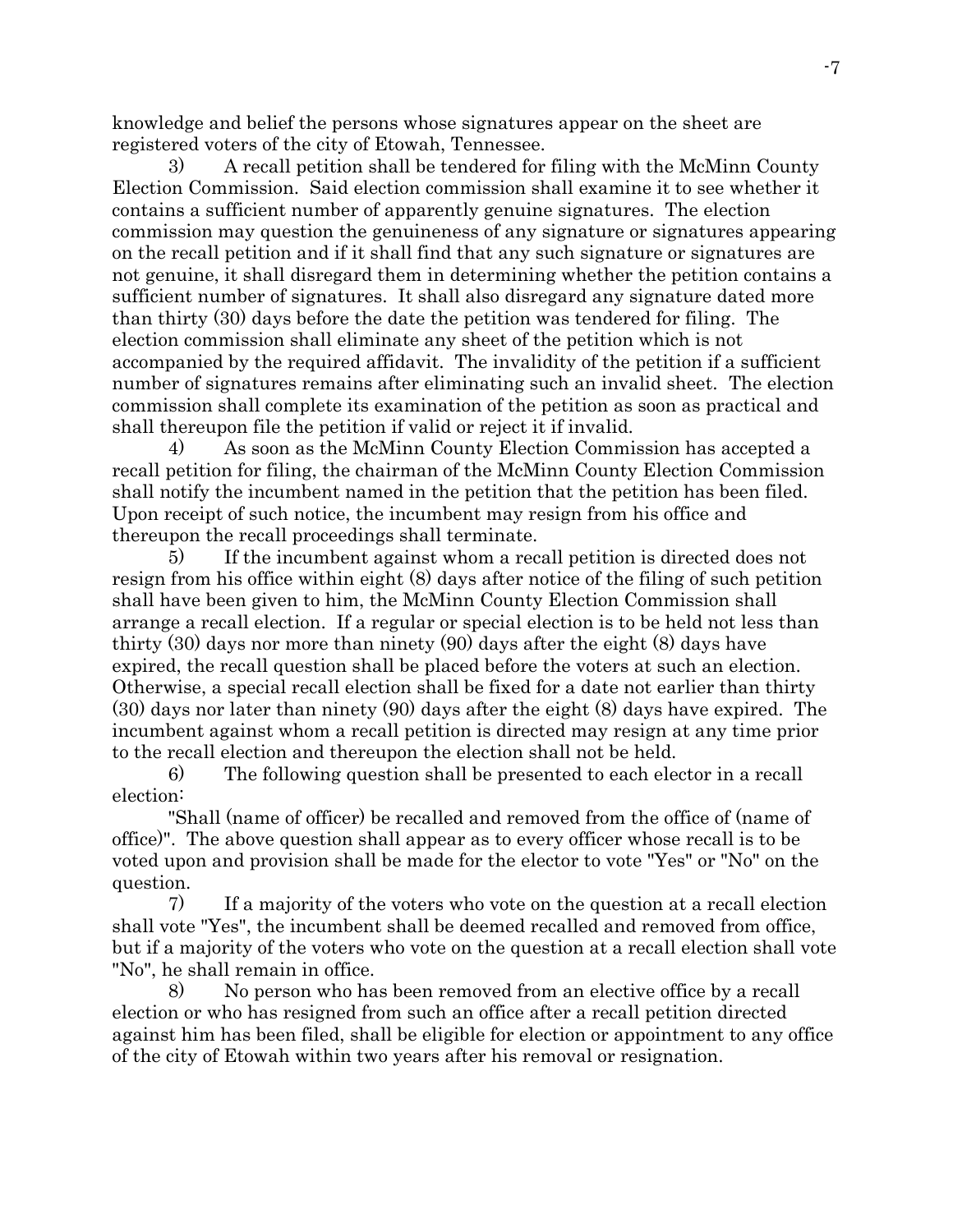## ARTICLE V

## CITY COMMISSION

#### SECTION 1. ELECTION OF MAYOR

The commissioners shall, at the first regular meeting (or as soon thereafter as practical) after each biennial city election in August, elect one of their number as mayor for a term of two years, and thus organized, the body shall be known as the city commission.

## SECTION 2. COMMISSION MEMBERSHIP ELIGIBILITY

No person who has been convicted of a felony is eligible for the election to the office of commissioner. Otherwise, any qualified voter of the city shall be eligible for the election to the office of commissioner, provided that his office shall automatically be vacated if he ceases to reside in the city of Etowah, Tennessee.

### SECTION 3. COMMISSION MEMBERSHIP LIMITED

No person shall become a commissioner who has been convicted of malfeasance in office, bribery, or other corrupt practice or crime. If any commissioner shall be so convicted, he shall forfeit his office. No candidate for any office nor any other person shall, directly or indirectly, give or promise any person or persons any office, employment, money, benefit, or anything of value for the purpose of influencing or obtaining political support, aid, or vote for any candidate. Any person violating this section shall be punished by fine not exceeding state authorized maximum limits.

#### SECTION 4. COMMISSION SALARIES

The salary of the mayor and each commissioner may be set by ordinance and may be increased or decreased provided that no such increase or decrease in salary shall take effect until after the expiration of the terms of office of the mayor and all commissioners in office at the time of the adoption of such ordinance.

#### SECTION 5. COMMISSION POWERS

The legislative and all other powers of the city except as otherwise provided in this charter are delegated to and vested in the city commission; and the city commission may, by ordinance or resolution not inconsistent with this charter, prescribe the manner in which any powers of the city shall be exercised, provided all means necessary or proper therefore, and do all things needful within or without the city or state to protect the rights of the city.

#### SECTION 6. EXERCISE OF POWERS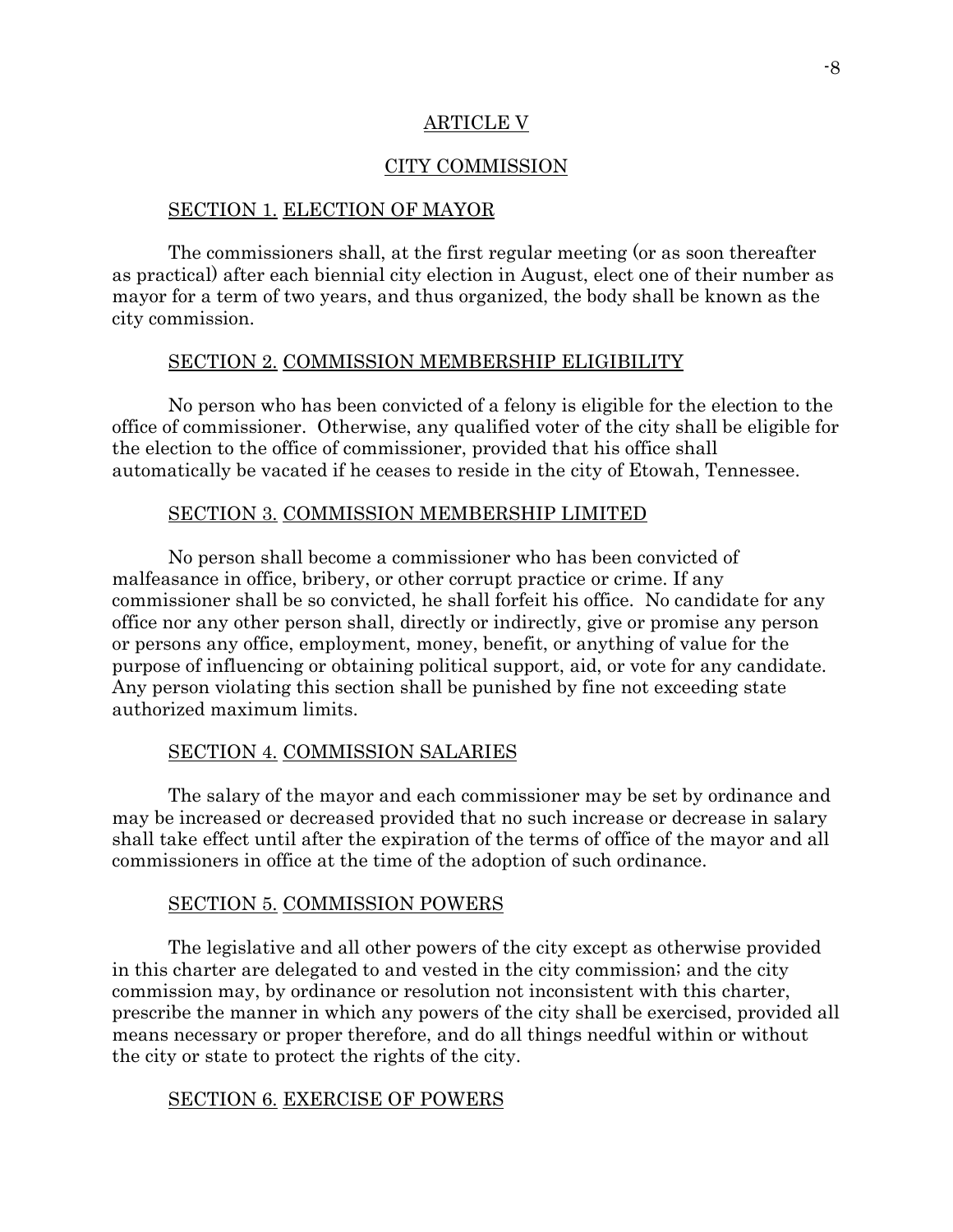The city commission shall exercise its powers in session duly assembled, and no member or group of members thereof, shall exercise or attempt to exercise the powers conferred upon the city commission except through proceedings adopted at some regular or special session.

## SECTION 7. COMMISSION MEETINGS

The city commission shall, by ordinance, fix the time and place at which the regular meetings of said board shall be held.

## SECTION 8. SPECIAL MEETINGS

Whenever, in the opinion of the mayor, city manager, or of any two commissioners, the welfare of the city demands it, the mayor or the recorder shall call special meetings of the city commission upon at least three calendar days written notice to the public and each commissioner, the city manager, recorder and city attorney, served personally, or left at his usual place of residence. Each call for special meeting shall set forth the character of the business to be discussed at such meeting and no other business shall be considered at such meeting.

## SECTION 9. COMMISSION VACANCIES

When any vacancy in the city commission shall occur, such vacancy shall be filled by the remaining commissioners. The newly appointed member shall serve for the remainder of the unexpired term, if any.

### SECTION 10. VICE-MAYOR

At the first meeting of the commission, and thereafter at the first meeting after a general city election, said commission shall choose from its membership a vice-mayor to act in the absence or inability of the mayor.

### SECTION 11. VICE-MAYOR DUTIES

The vice-mayor shall act as mayor during any temporary absence or inability of the mayor, and whenever a vacancy occurs in the office of mayor, such member shall become mayor and hold office as such for the unexpired term.

### SECTION 12. QUORUM

A majority of all the members of the city commission constitutes a quorum, but a smaller number may adjourn from day to day and may compel the attendance of the absentees in such manner and under such penalties as the city commission may provide. Unless otherwise provided in this charter, a majority vote of all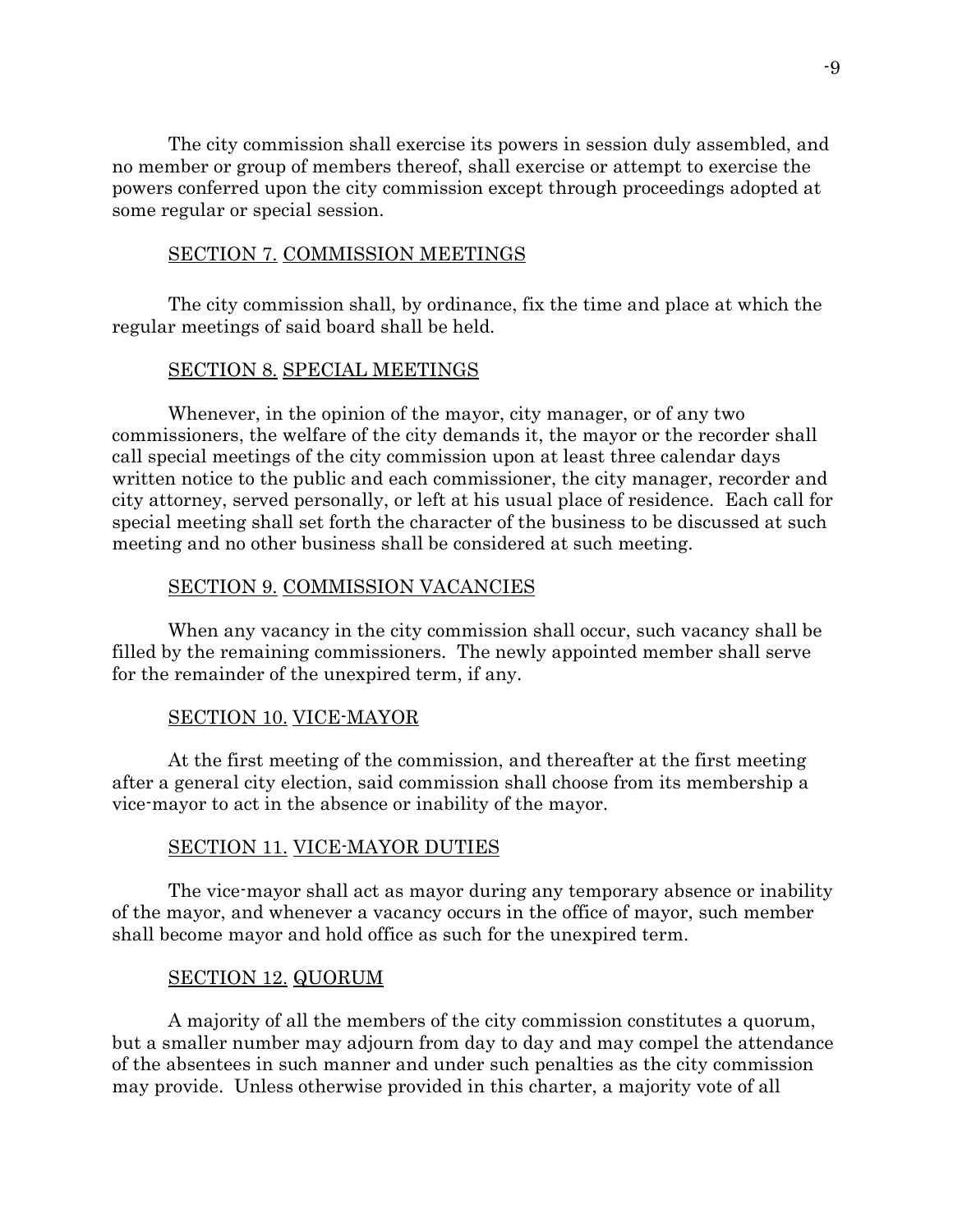members of the city commission shall be required to pass an ordinance, resolution, or motion; to appoint or discharge the city manager and members of any board.

#### SECTION 13. COMMISSION RULES, ETC.

The city commission may determine the rules of its proceedings, subject to this charter, and may arrest and punish by fine any member or other person guilty of disorderly or contemptuous behavior in its presence. The board has the power and may delegate it to any committee, to subpoena witnesses, and order the production of books and papers relating to any subject within its jurisdiction; to call upon its own officers or the chief of police to execute its process, and to arrest and punish by fine any person refusing to obey such subpoena or order.

No fine for any one offense under this section shall exceed state authorized maximum limits, exclusive of court costs, but each day's continuance in any refusal as aforesaid shall be a separate offense. The presiding officer of the city commission or the chairman of any committee may administer oaths to witnesses. The city commission shall keep a journal of its proceedings, and the yeas and nays on all questions shall be entered thereon.

#### SECTION 14. PUBLIC MEETINGS

All sessions of the commission shall be public; and subject to change of time and/or place in case of emergency.

# SECTION 15. APPOINTMENT, REMOVAL AND SUPERVISION OF CITY EMPLOYEES

Neither the commission nor any of its members shall request, propose, direct or otherwise attempt to influence the city manager, or any of his subordinates in the selection, promotion, or demotion, or removal of an employee in any administrative service or activity, or office of the city government. Neither the commission nor the members thereof shall give any orders to any subordinate of the city manager, either publicly or privately, directly or indirectly.

#### ARTICLE VI

#### ORDINANCES

#### SECTION 1. BEGINNING

All ordinances shall begin by an enacting clause, as follows: "Be it ordained by the city commission of the city of Etowah".

## SECTION 2. READINGS, EFFECT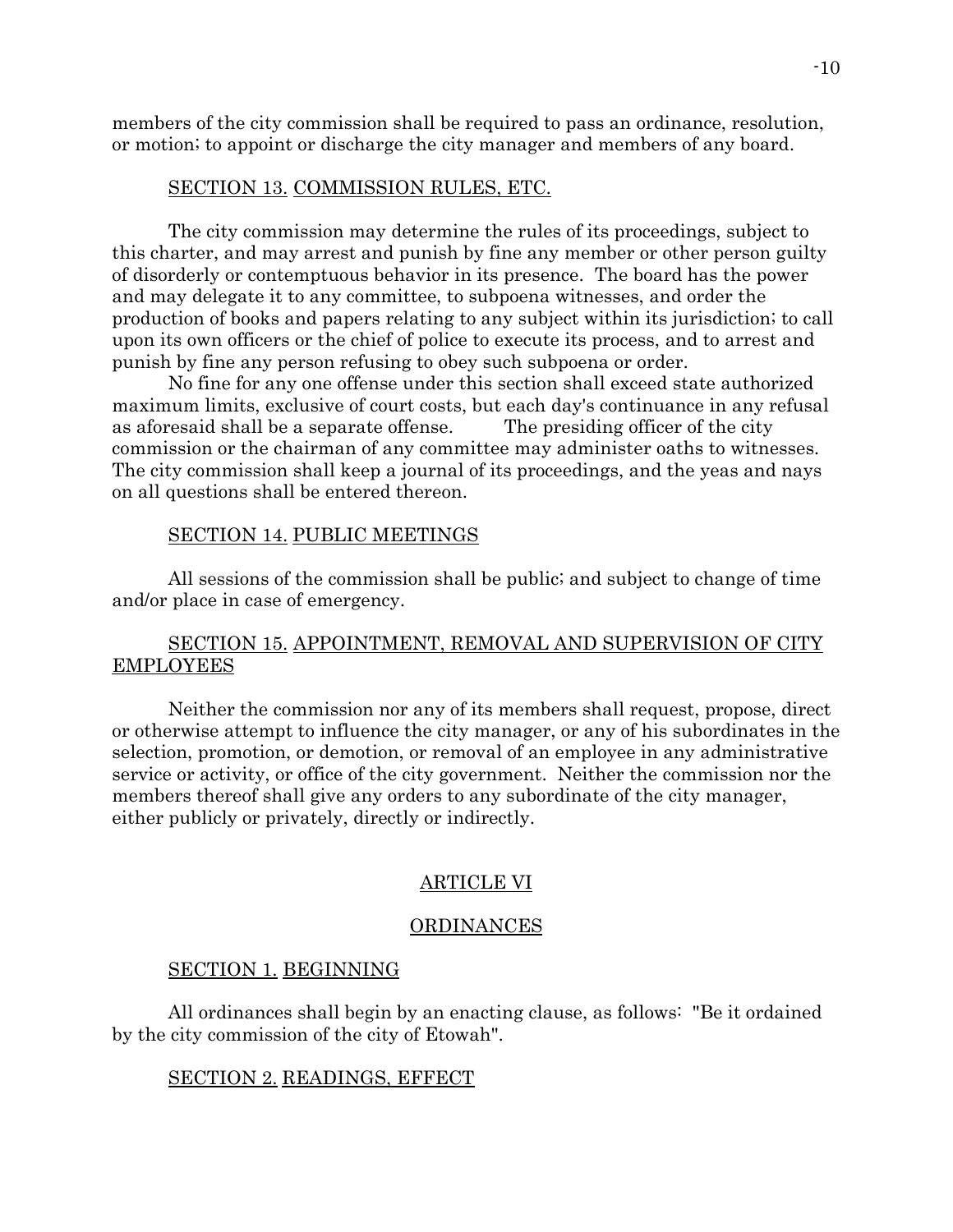Every ordinance shall be read two different days in open session before its adoption and not less than seven calendar days shall elapse between the first and second readings. Any ordinance not so read shall be null and void. The commission may establish by ordinance a procedure to read only the caption of an ordinance, instead of the entire ordinance, on both readings. Copies of such ordinances shall be available during regular business hours at the office of the city recorder and during session in which the ordinance has its second reading. An ordinance shall take effect immediately upon final passage.

In case of an emergency ordinance, one day shall elapse between first and second readings. An emergency ordinance becomes effective upon the day of its final passage, provided it shall contain the statement that an emergency exists and shall specify with distinctness the facts and reasons constituting such an emergency. The unanimous vote of all members of the board present shall be required to pass an emergency ordinance. No ordinance making a grant, renewal, or extension of a franchise or other special privilege shall ever be passed as an emergency ordinance.

No ordinance shall be amended except by a new ordinance.

### SECTION 3. ORDINANCE BOOK REQUIRED

Every ordinance shall be immediately taken charge of by the city recorder and by him be numbered, copied in an ordinance book, filed and preserved in his office.

## SECTION 4. PUBLICATION REQUIRED

Each ordinance of a penal nature, or the caption of each ordinance of a penal nature, may be published after its final passage in a newspaper of general circulation in the city.

#### ARTICLE VII

#### MAYOR

### SECTION 1. DUTIES OF MAYOR

The mayor shall preside at all meetings of the city commission and perform such other duties consistent with his office as may be imposed by it and he shall have a seat, a voice, and a vote, but no veto. He shall sign the journal of the city commission and all ordinances on their final passage, execute all deeds, bonds, and contracts made in the name of the city, and he may introduce ordinances and resolutions and make motions in any meeting of the city commission.

### ARTICLE VIII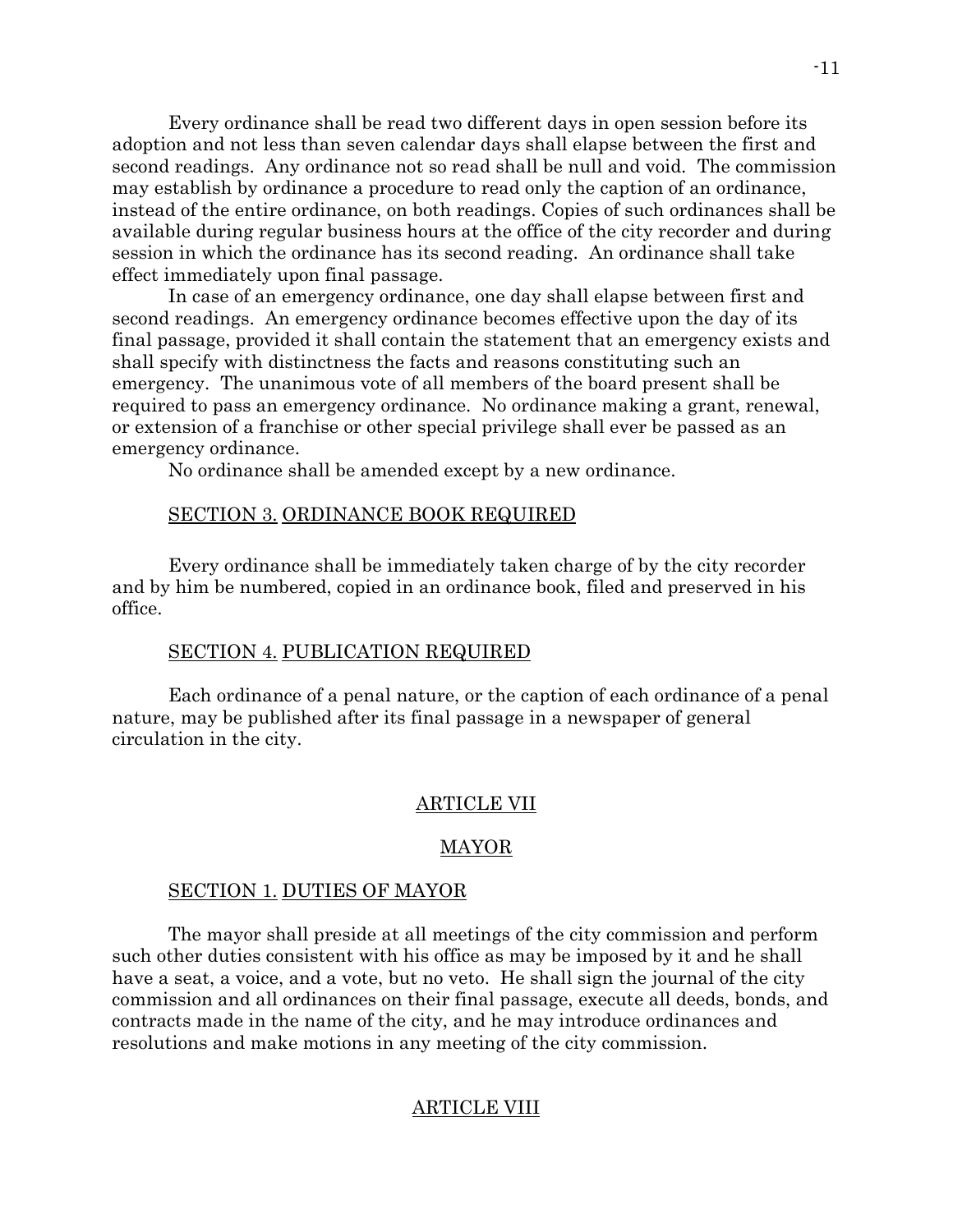## OFFICERS AND EMPLOYEES

#### SECTION 1. APPOINTMENT OF CITY MANAGER

The board of commissioners shall appoint and fix the salary of the city manager, who shall serve at the will of the board.

The city manager may not be removed within twelve (12) months from the date on which the city manager assumed the duties of the city manager, except for incompetence, malfeasance, misfeasance, or neglect of duty.

In case of the city manager's removal within that period, the city manager may demand written charges and a public hearing thereon before the board prior to the date on which final removal shall take effect. The decision and action of the board on such hearing shall be final, and pending such hearing, the board may suspend the city manager from duty.

No member of the City Commission shall, at any time, be chosen during the term for which he is elected, as City Manager, nor for two years after having last served as a City Commissioner.

#### SECTION 2. APPOINTMENT AND SALARIES OF CITY EMPLOYEES

The city manager may appoint, promote, suspend, transfer and remove any officer or employee of the city responsible to the city manager; or the city manager may, in the city manager's discretion, authorize the head of a department or office responsible to the city manager to take such actions regarding subordinates in such department or office. The city manager shall appoint such heads of administrative offices or organizational units as the city manager deems necessary. The city manager may combine, or personally hold, any such administrative offices established pursuant to this subsection or otherwise established or may delegate parts of the duties of the city manager's office to designated subordinates.

Except for the Etowah Utility Board and its employees, the Etowah City Board of Education and its employees, the city judge and the city attorney, or as otherwise provided in this charter, the compensation of all officers and employees of the city shall be fixed by the city manager within the limits of the appropriations ordinance and in accordance with a comprehensive pay plan adopted by the board of commissioners.

#### SECTION 3. OATH REQUIRED

Every officer, agent, and employee holding a position upon an annual salary shall, before entering upon his duties, take and subscribe and file with the city recorder, an oath or affirmation that he has all the qualifications named in this charter for the office or employment he is about to assume; that he will support the constitutions of the United States and of this state and the charter and ordinances of the city, and that he will faithfully discharge the duties of his office or employment.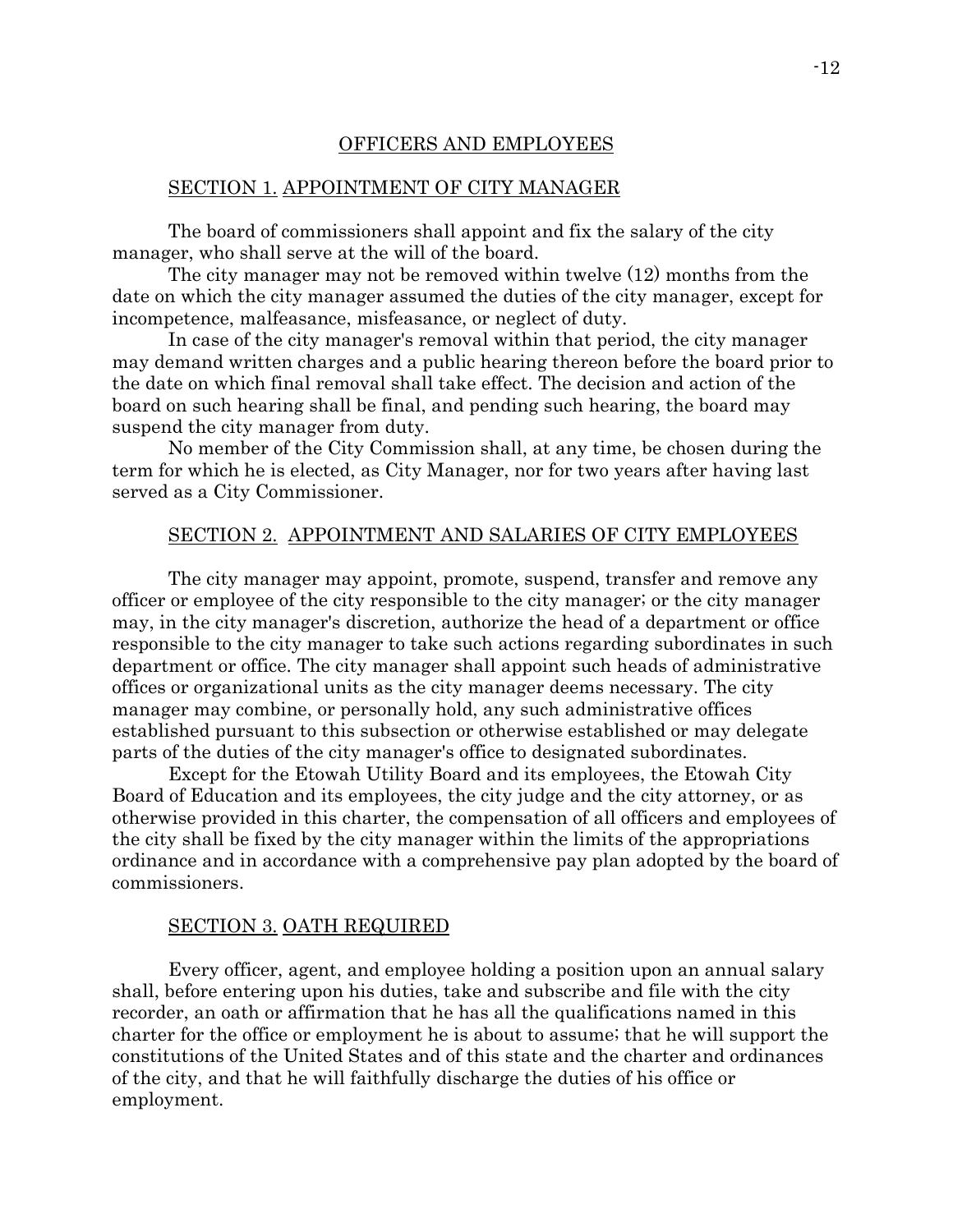## SECTION 4. BONDS REQUIRED

The city manager and every officer, agent and employee having duties embracing the receipt, disbursement, custody, or handling of money shall, before entering upon his duties execute a fidelity bond with some surety company authorized to do business in the state of Tennessee, as surety, except that bonds for five hundred (\$500) or less may be given with personal surety, in such amount as shall be prescribed by ordinance of the city commission, except where the amount is prescribed in this charter. All such bonds and sureties thereto shall be subject to the approval of the city commission. The cost of making such bonds shall be paid by the city.

# SECTION 5. ADDITIONAL BOND

If at any time it appears to the mayor, city manager or recorder that the surety or sureties on any official bond are insufficient, the officer or employee shall be required by the city commission to give additional bond, and if such officer or employee fails to give additional bond within twenty (20) days after being notified, the officer or employee's office shall be declared vacant.

# ARTICLE IX

### CITY MANAGER

#### SECTION 1. ADMINISTRATIVE HEAD

In addition to all other powers conferred upon the city manager, he shall be administrative head of the municipal government under the supervision of the city commission. The city manager shall be required to give his full time to the duties of his office.

During the absence or disability of the city manager, the city commission may designate some properly qualified person to temporarily perform the functions of the city manager.

#### SECTION 2. POWERS AND DUTIES

The powers and duties of the city manager are:

1) To see that the laws and ordinances are enforced, and upon knowledge or information of any violation thereof, to see that prosecutions are instituted in the city court.

2) Except as otherwise provided by this charter, to appoint, promote, demote, suspend, transfer and remove and otherwise discipline all department heads and all subordinate officers and employees at any time, subject only to any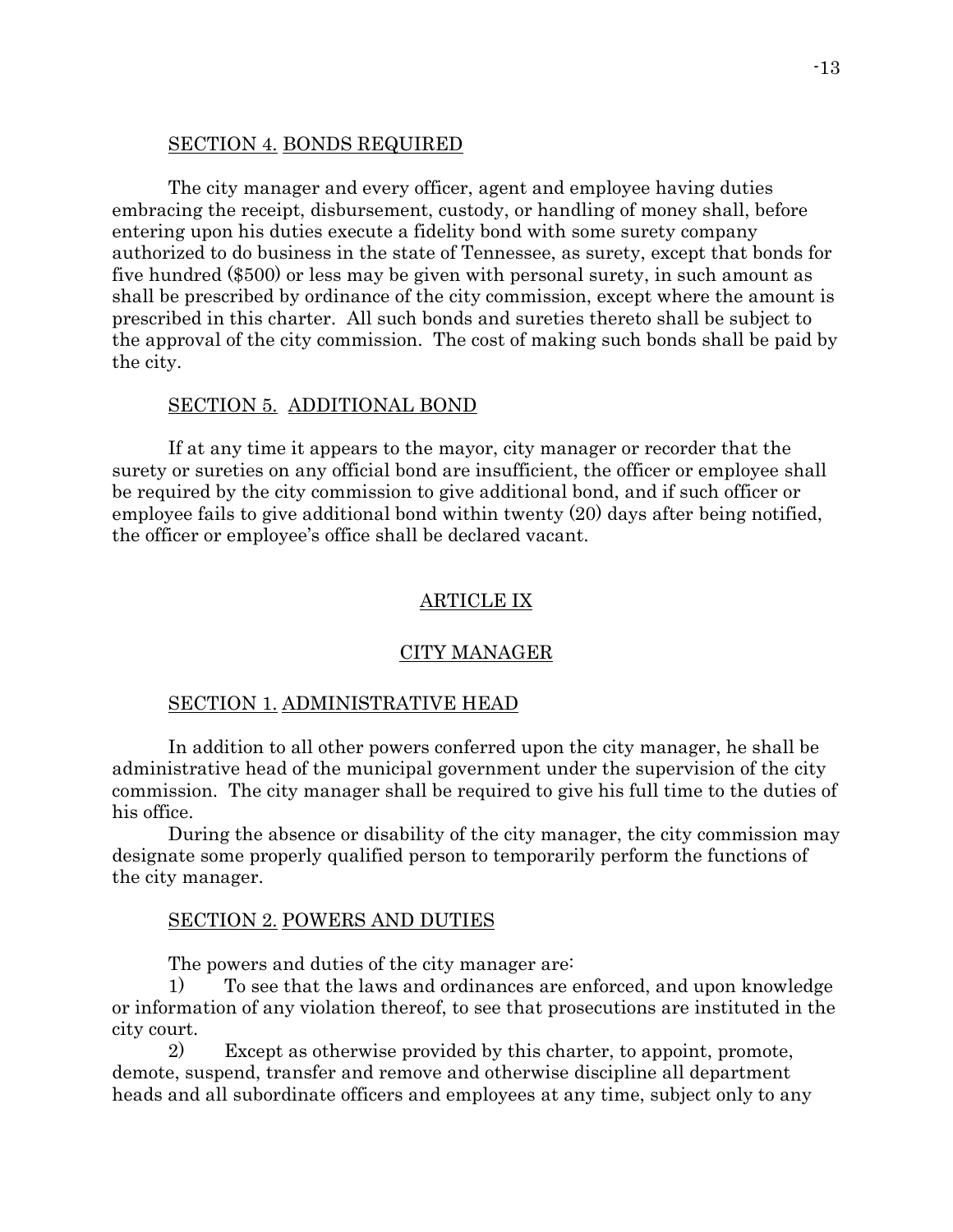personnel rules and regulations adopted by ordinance or resolution by the commission. Any hearings on, or appeals from, the city manager's personnel decisions provided for in the personnel rules and regulations shall be exclusively before the city manager or a hearing officer designated by the city manager.

3) To supervise and control the work of all employees of the city except the city judge, city attorneys and employees under the supervision of the Etowah City Board of Education and the Etowah Utilities Board.

4) To see that all terms and conditions imposed in favor of the city or its inhabitants in any public utility or franchise are faithfully done, kept and performed, and upon knowledge or information of any violation thereof, to call the same to the attention of the city attorney who is hereby required to take such steps as are necessary to enforce the same.

5) To attend all meetings of the city commission, with the right to take part in the discussion, but not to vote.

6) To recommend to the city commission such measures as he may deem necessary or expedient.

7) To act as budget officer and to keep the city commission fully advised as to the financial condition and needs of the city.

Act as purchasing agent for the city (excluding the Etowah City Board) of Education and the Etowah Utilities Board) and purchase all material, supplies and equipment for the proper conduct of the city's business in compliance with general state laws and local ordinances.

9) The city commission shall prescribe by ordinance the maximum expenditure which the city manager may make without specific authorization of the commission, and shall prescribe rules for competitive bidding.

10) Execute contracts on behalf of the city when this authority is delegated to the city manager by ordinance.

11) Perform such other duties as may be prescribed by this charter or required of the city manager by resolution or ordinance of the board.

# SECTION 3. SPECIAL AUDIT

In the event of the death, resignation or removal of the city manager, as soon as practicable thereafter, the city commission may cause an audit to be made of the city books by a certified public accountant.

# ARTICLE X

# CITY ATTORNEY

# SECTION 1. QUALIFICATIONS

The city attorney shall be an attorney at law entitled to practice in the courts of the state.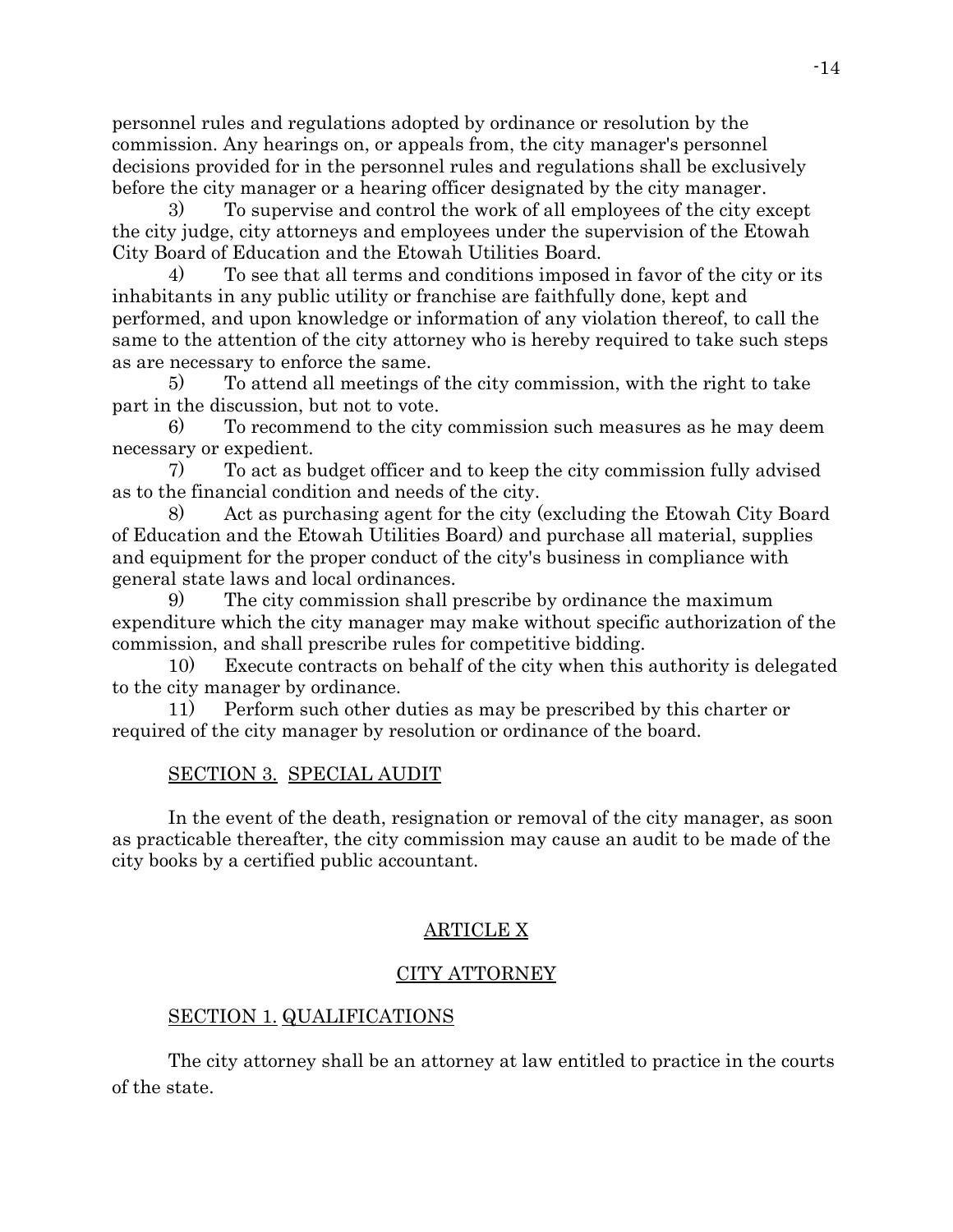## SECTION 2. DUTIES AND COMPENSATION

The city attorney shall:

1) Direct the management of all litigation in which the city is a party, including the functions of prosecuting attorney in the city courts;

2) Represent the city in all legal matters and proceedings in which the city is a party or interested, or in which any of its officers are officially interested;

3) Attend any meetings of the board of commissioners when required by the board;

4) Advise the board and committees or members thereof, the city manager, and the heads of all departments and divisions, as to all legal questions affecting the city's interest; and

5) Approve as to form all contracts, deeds, bonds, ordinances, resolutions and other documents to be signed in the name of or made by or with the city.

The city attorney shall receive a salary to be fixed by the board.

# ARTICLE XI

# TAXATION

### SECTION 1. TAX ROLLS

It is the duty of the finance director, in each year, as soon as the assessment roll for the city is complete, to submit to the city commission a certified statement of the total amount of the valuation or assessment of the taxable property for the year within the city limits (including the assessment of all railroads, telephone, telegraph and other public utilities properties), together with a certified statement of the revenue derived by the city from privilege taxes, merchants' ad valorem taxes, street labor taxes, fines for the preceding fiscal year, and miscellaneous revenue. Upon the presentation of such statements by the finance director, the city commission shall proceed by ordinance to make the proper levy to meet the expenses of the city for the current fiscal year.

# SECTION 2. TAX BOOK PREPARATION

It is the duty of the finance director, immediately after the levy of taxes by the city commission, to cause the levy to be extended upon the tax book prepared by the finance director in the same manner that extensions are made upon the tax books in the hands of the county trustee.

# SECTION 3. TAXES DUE AND PAYABLE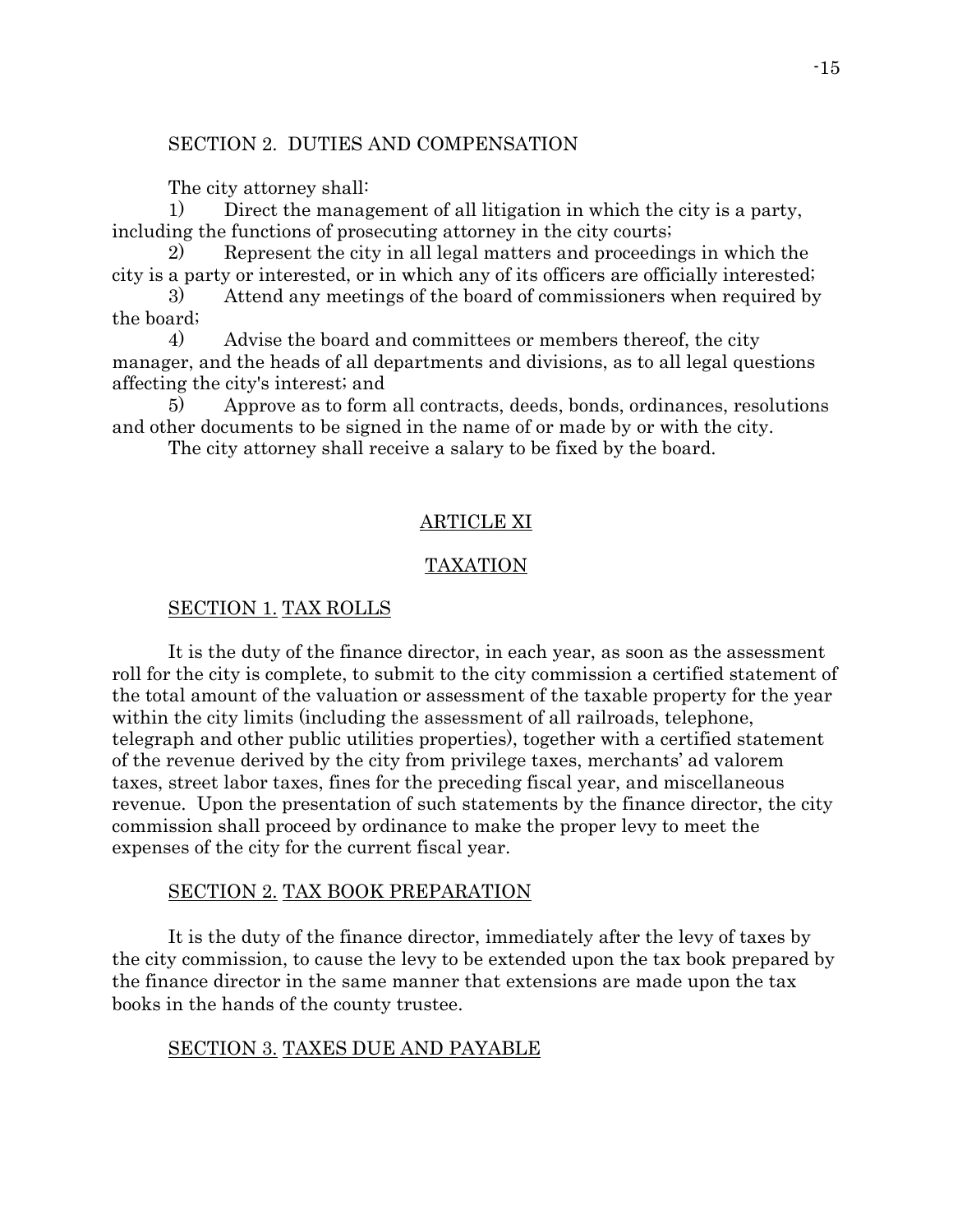All taxes due the city, except privilege and merchant's ad valorem taxes and street labor taxes, shall, until otherwise provided by ordinance, be due and payable by the deadline of the year for which the taxes are assessed. The finance director is the custodian of the tax books and shall be the tax collector of the city.

Distress warrants may issue for the collection of taxes and any such distress warrant shall be executed by the chief of police or any police officers of the city by a levy upon, and sale of goods and chattels under the same provisions as prescribed by law for the execution of such process of courts of general sessions.

#### SECTION 4. ASSESSMENTS

All municipal taxes on real estate in the city, and all penalties and costs accruing thereon, are hereby declared to be a lien on such realty from and after the deadline of the year for which same are assessed, superior to all other liens, except the liens of the United States, the state of Tennessee and the county, for taxes legally assessed thereon, with which it shall be a lien of equal dignity. No assessment shall be invalid because the size and dimensions of any tract, lot or parcel of land shall not have been precisely named nor the amount of the valuation or tax not correctly given, nor because the property has been assessed in the name of a person who did not own the same, nor because the same was assessed to unknown owners, nor on account of any objection or informality merely technical, but all such assessments shall be good and valid. The city commission shall have power to correct any errors in the tax assessments upon a certificate filed by the assessor of property or assessing body.

### SECTION 5. TAX SALE

The finance director shall, under the provision of the state law for the collection of delinquent taxes, certify to the city attorney, or other attorneys designated by the city commission, a list of all real estate upon which municipal taxes remain due and unpaid, or that is liable for sale for other taxes, and the same shall be sold in like manner and upon the same terms and conditions as real estate is sold for delinquent state and county taxes.

#### SECTION 6. COURT PROCESS

The city commission shall has the power, and is hereby given authority, to file complaints in the chancery court in the name of the city for the collection of assessments and levies made for payment for improvements or service in the city, such as paving, sidewalks, curbing, guttering, sewers and other improvements, or services for which assessments may be made, under this charter, or by any other acts of the general assembly, and the cost of which is made a charge on property owners abutting the improvements and a lien on abutting property. The suits commenced by such complaints shall be conducted as other suits in chancery for the enforcement of like liens and under the rules of law and practice provided for the same. The complaints shall not be objectionable because the owners of different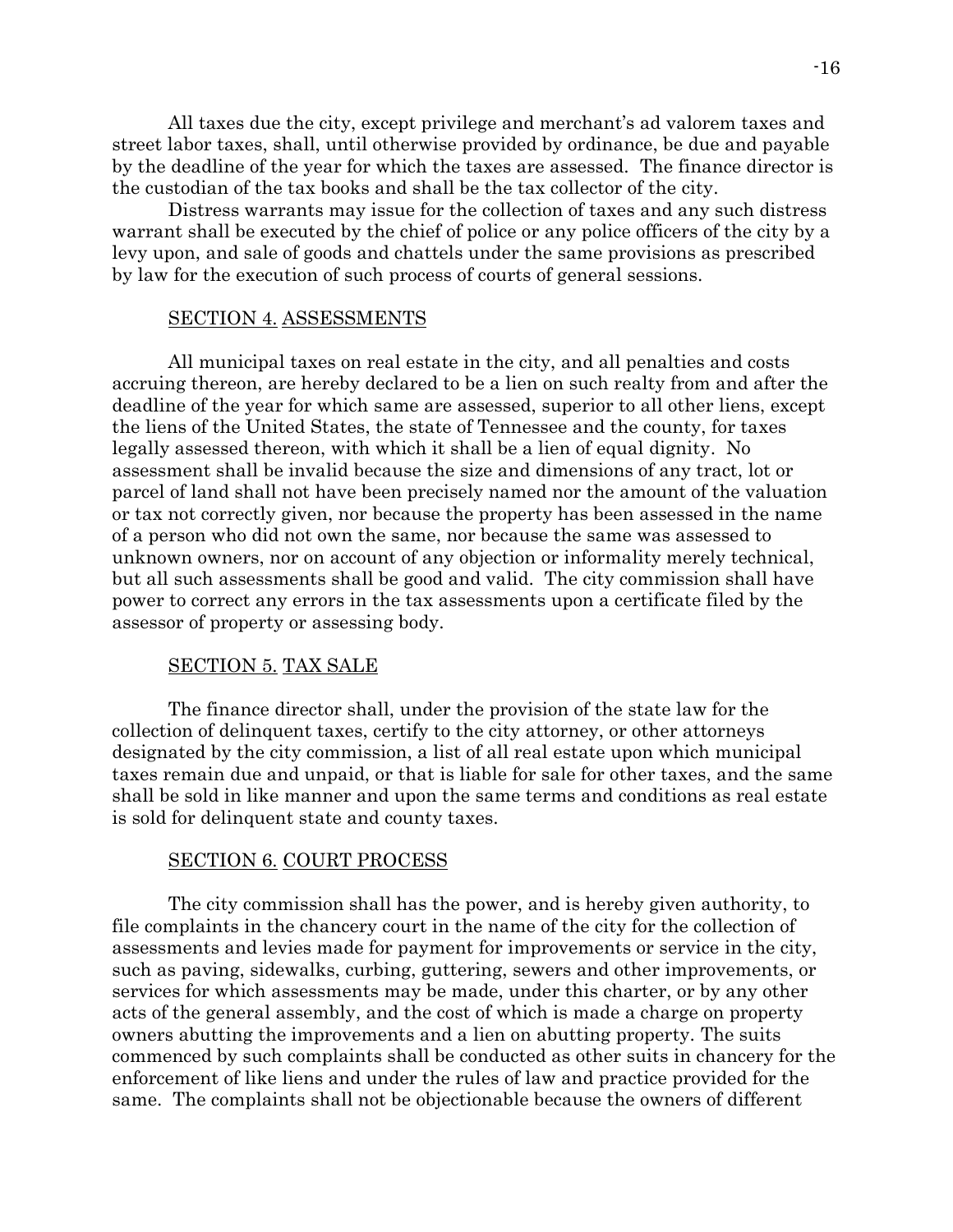parcels or lots of land are made parties thereto, it being the intention that all persons in the same improvement district, or liable for portions of the same assessment or levy is a lien, shall be made parties defendant to one complaint.

#### ARTICLE XII

### DEPARTMENT OF FINANCE

## SECTION 1. HEAD OF DEPARTMENT

The city manager or an officer appointed by the city manager shall serve as finance director.

#### SECTION 2. DUTIES OF FINANCE DIRECTOR

The finance director exercises a general supervision over the fiscal affairs of the city, and general accounting supervision over all the city's property, assets and claims and the disposition of such property, assets, and claims. The finance director shall be the general accountant and auditor of the city; he shall have custody of all records, paper and vouchers relating to the fiscal affairs of the city, and the records in the city manager's office shall show the financial operations and conditions, property, assets, claims and liabilities of the city, all expenditures authorized and all contracts in which the city is interested, require proper fiscal accounts, records, settlements, and reports to be kept, made and rendered to the city manager, by the several departments and officers of the city, including all deputies or employees of the city manager's department charged with the collection or expenditures of money, and shall control and audit the same; and at least monthly, adjust the settlements of officers engaged in the collection of the revenue.

The finance director, with the approval of the city manager, shall cause an efficient system of accounting for the city to be installed and maintained.

The city manager shall appoint a finance director. It is the duty of the finance director to collect, receive and receipt for the taxes and all other revenue and bonds of the city, and the proceeds of its bond issues, and to disburse the same. The city manager may appoint the recorder as finance director.

The finance director shall also perform any other duties imposed upon him by this charter, ordinance, or by the city manager.

#### SECTION 3. INTERNAL AUDITOR

Except as by this charter or by law or ordinance otherwise provide, the finance director shall prescribe and regulate the manner of paying creditors, officers, and employees of the city. The finance director shall audit all payrolls, accounts and claims against the city, and certify thereon the balance as stated by the finance director, but no payroll, account or claim, or any part thereof, shall be audited against the city or paid unless authorized by law or ordinance and approved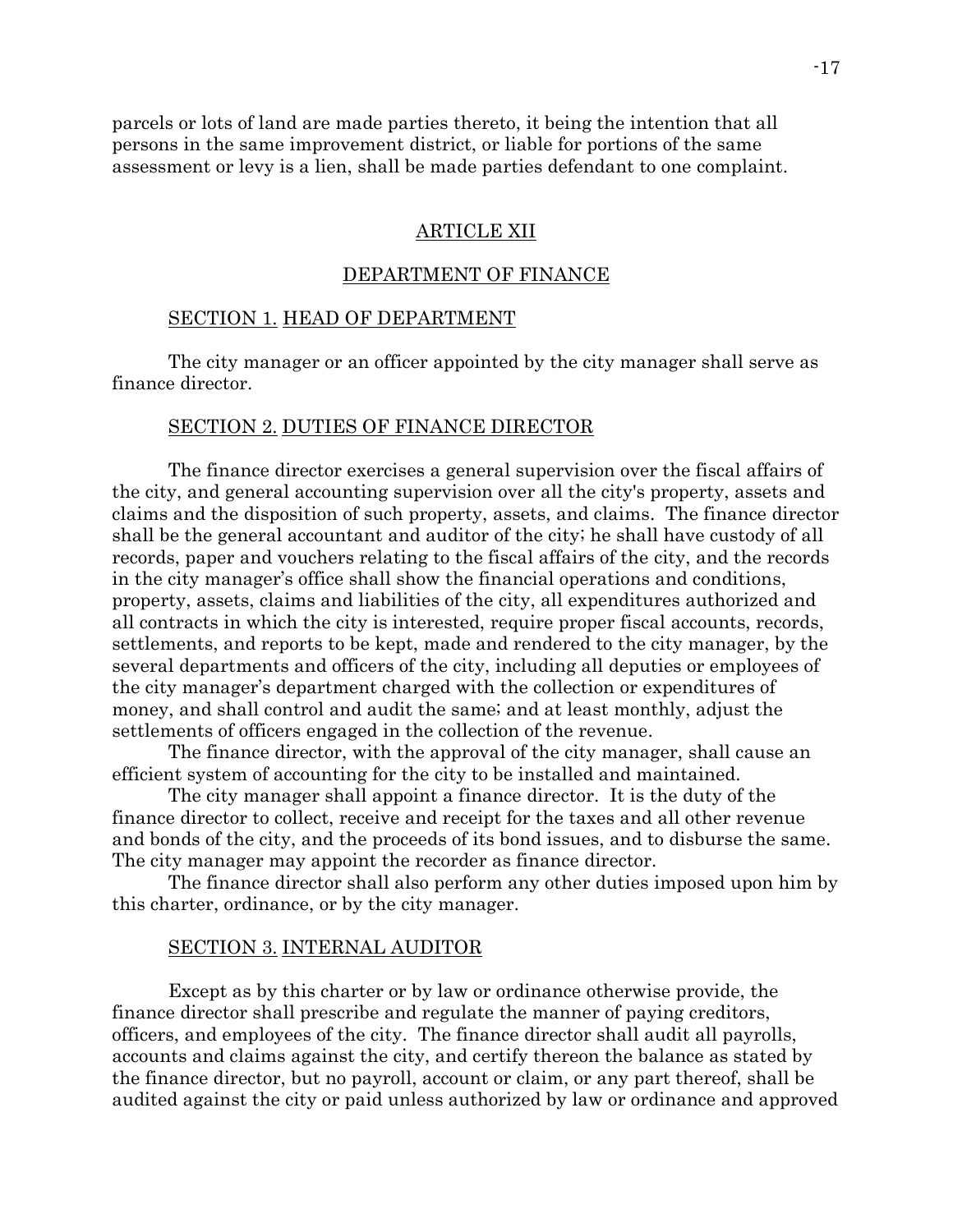and certified by the city manager and the head of the department for which the indebtedness was incurred, and the amount required for payment of the same appropriated for that purpose by ordinance and in the treasury. Whenever any claim is presented to the finance director, he shall have power to require evidence that the amount claimed is justly due, and is in conformity to law and ordinance, and for that purpose may summon before him any officer, agent or employee of any department of the municipality, or any other person, and examine the officer, agency or employee upon oath or affirmation relative thereto. The city manager, the finance director, and the head of the department concerned, and their sureties, shall be liable to the municipality for all loss or damage sustained by the municipality by reason of the corrupt approval of any claim against the municipality.

# SECTION 4. SIGNING OF CHECKS

Subject to the provisions of the foregoing section, all warrants shall be issued by the finance director.

Each warrant shall specify the particular departmental fund against which it is drawn and shall be payable out of no other fund.

Any officer or employee in the finance director's office may be designated by such finance director to draw warrants with the same effect as if signed by the finance director, such designation to be in writing, in duplicate, filed with the city manager. The city manager may make such designation if the finance director is absent or disabled and there is no one in the finance director's office designated to act. Any such designation may be revoked by the finance director while acting as such by filing the revocation in duplicate with the city manager and the treasury division.

All checks shall be countersigned by the mayor, or in the absence or disability of the mayor, by the vice-mayor.

#### SECTION 5. PROPER FORMS

The finance director shall cause all forms used in connection with either the receipt or disbursement of city funds to be numbered consecutively, and shall account for all spoiled or unused forms.

#### ARTICLE XIII

#### TAXATION AND REVENUES

#### SECTION 1. COLLECTION OF TAXES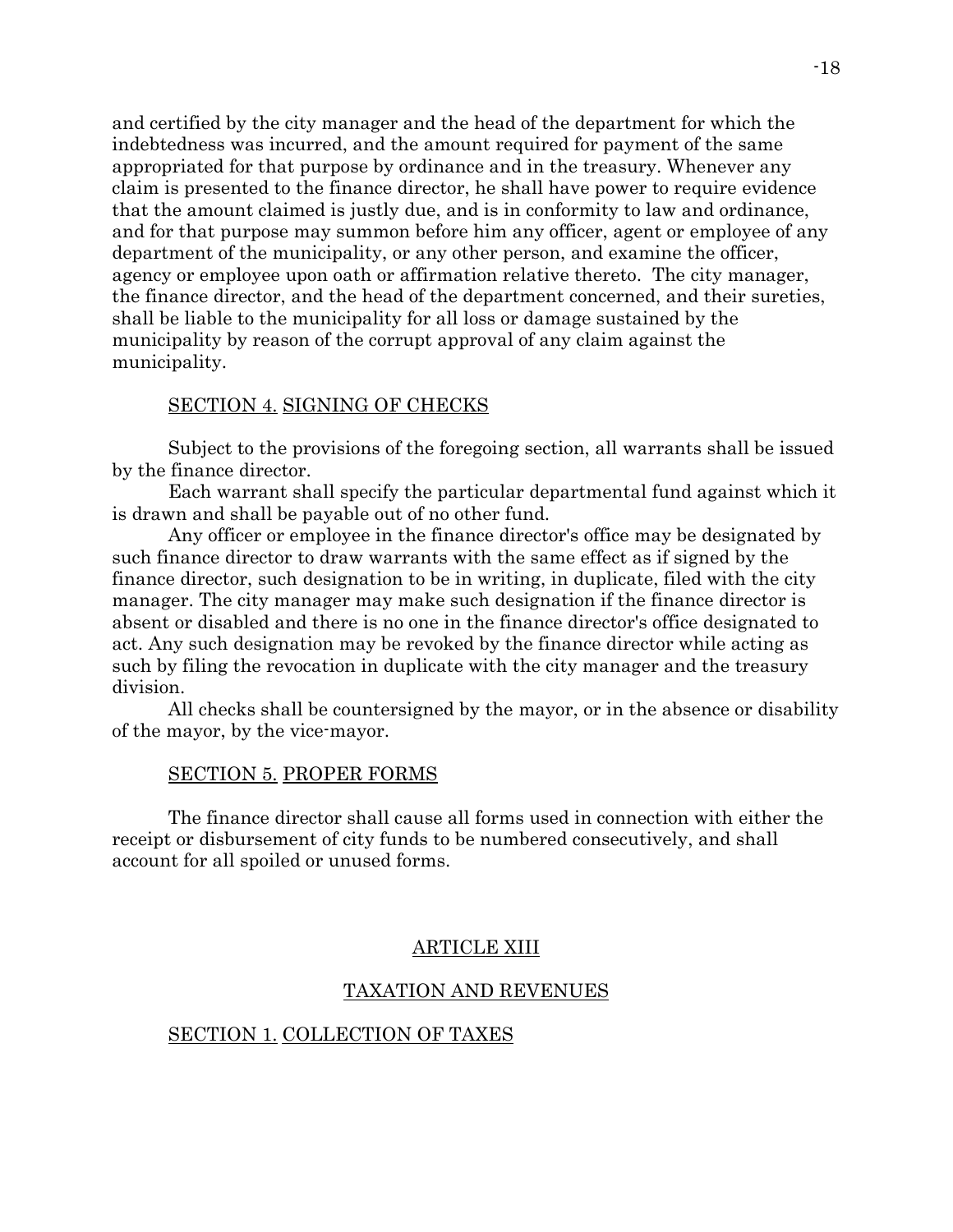The assessment, levy and collection of taxes and special assessments shall be in charge of the department of finance, subject to the limitations elsewhere found in this charter.

## SECTION 2. TAXES MAY BE LEVIED

All property, real, personal, and mixed, subject to state, county, and city taxes and all privileges taxable by law, shall be taxed and taxes thereon collected by the city for municipal purposes as hereinafter provided.

## SECTION 3. AD VALOREM TAXES

The ad valorem tax upon merchants' stock, accounts and equipment may be assessed and collected in like manner as state and county merchants' ad valorem tax is assessed upon the same property. It is the duty of the county assessor of property and the comptroller of the treasury to prepare a separate assessment book or roll showing real, personal and mixed property assessable by the county assessor of property or the comptroller of the treasury lying within the limits of the city.

#### SECTION 4. TAXES BASED ON ASSESSMENTS

The city commission of the city shall have full power to levy and collect taxes.

### SECTION 5. TAX ROLLS

As soon as practicable in each year after the assessment books for the state and county are complete (which shall be after equalization boards provided for by general law shall have finished their work), it shall be the duty of the city manager to prepare or cause to be prepared from the said assessment books of the county, a tax book similar in form to that required by laws of the state to be made out for the county trustee, embracing, however, only such property and persons as are liable for taxes within the city.

Such tax books, when certified to be true, correct and complete by the city manager shall be the assessment for taxes in said city for all municipal purposes' provided, that there may be an assessment by the city manager at any time, of any property subject to taxation found to have been omitted, and such assessment shall be duly noted and entered on the assessment books of the city. Instead of the assessment made by county and state officials as provided in this section, the city may, by ordinance insofar as not prohibited by general laws, provide for and regulate an assessment to be made by its own assessor of property.

### ARTICLE XIV

### CITY BONDS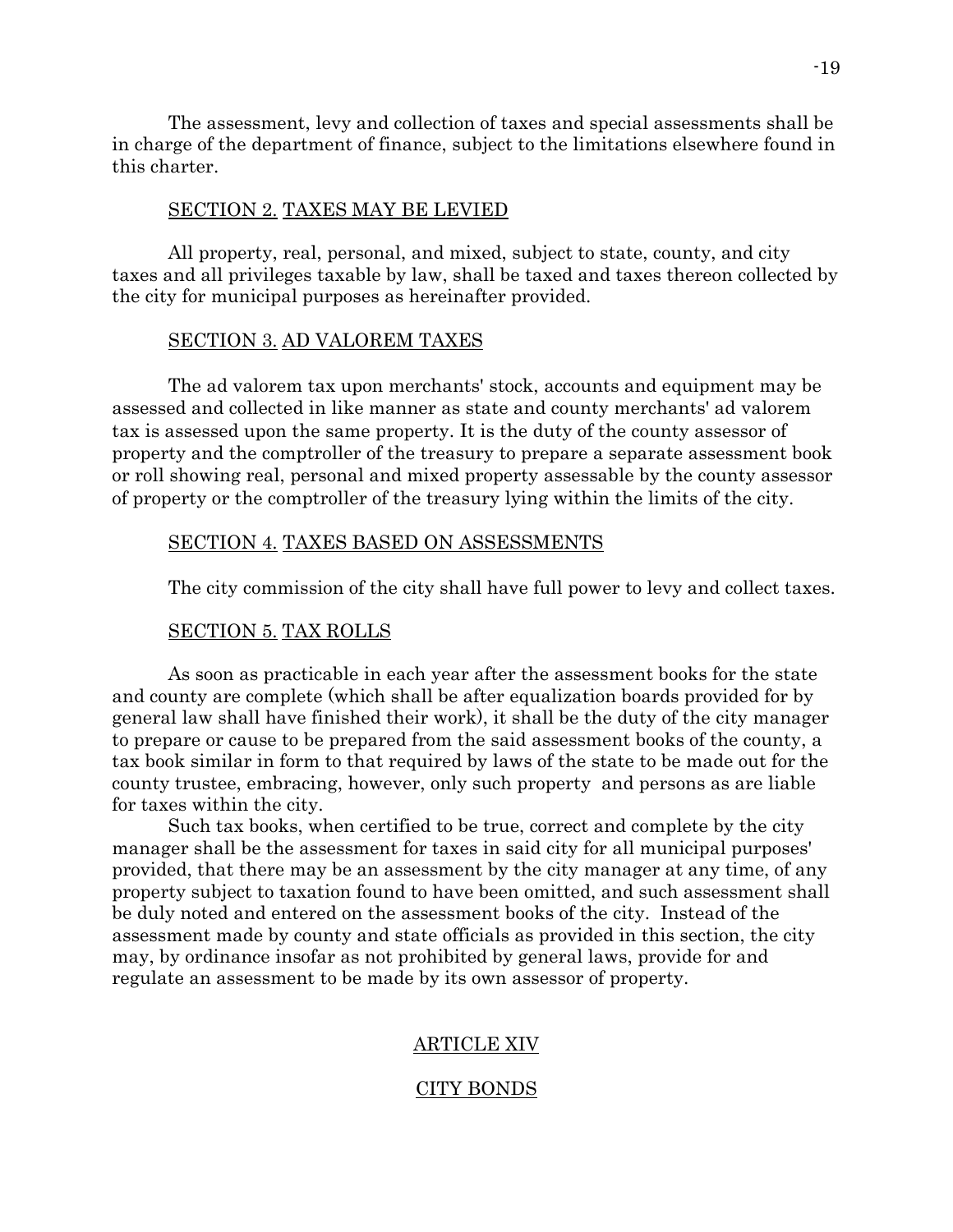# SECTION 1. BONDS AUTHORIZED

Pursuant to Article III, Section 1 (5) and (6), the city may borrow money and do so in accordance with state regulations.

# ARTICLE XV

# BUDGET AND APPROPRIATIONS

## SECTION 1. BUDGET OFFICER

The city manager shall be the budget officer. The fiscal year of the city shall begin the first day of July of each year.

The city manager shall, on or before the first Monday in May of each year, submit to the city commission an estimate of the expenditures and revenue of the city for the ensuing fiscal year. This estimate shall be compiled from detailed information obtained from the several departments, on uniform blanks to be furnished by the city manager.

Notwithstanding the provisions of any other law to the contrary, the governing body shall publish the annual operating budget and budgetary comparisons of the proposed budget with the prior year's actual figures and the current year's estimated figures, which information shall include the following:

1) Revenues and expenditures for the following governmental funds: general, streets/public works, general purpose school and debt service;

2) Revenues for each fund shall be listed separately by local taxes, state of Tennessee, federal government and other sources;

3) Expenditures for each fund shall be listed separately by salaries and other costs;

4) Beginning and ending fund balances shall be shown for each fund; and

5) The number of full-time equivalent employee positions shall be shown for each fund.

The publication shall be in a newspaper of general circulation and shall be published not less than ten (10) days prior to the meeting where the governing body will consider final passage of the budget.

In addition, the city will comply with the Municipal Budget Law of 1982.

# SECTION 2. BALANCE REVERTS TO SURPLUS

At the end of each year, all unencumbered balances or appropriations in the treasury shall revert to the general fund and be subject to further appropriations. Such balances shall be considered unencumbered only when the city manager shall certify in writing that the purposes for which they were appropriated have been completely accomplished and that no further expenditure in connection with them is necessary.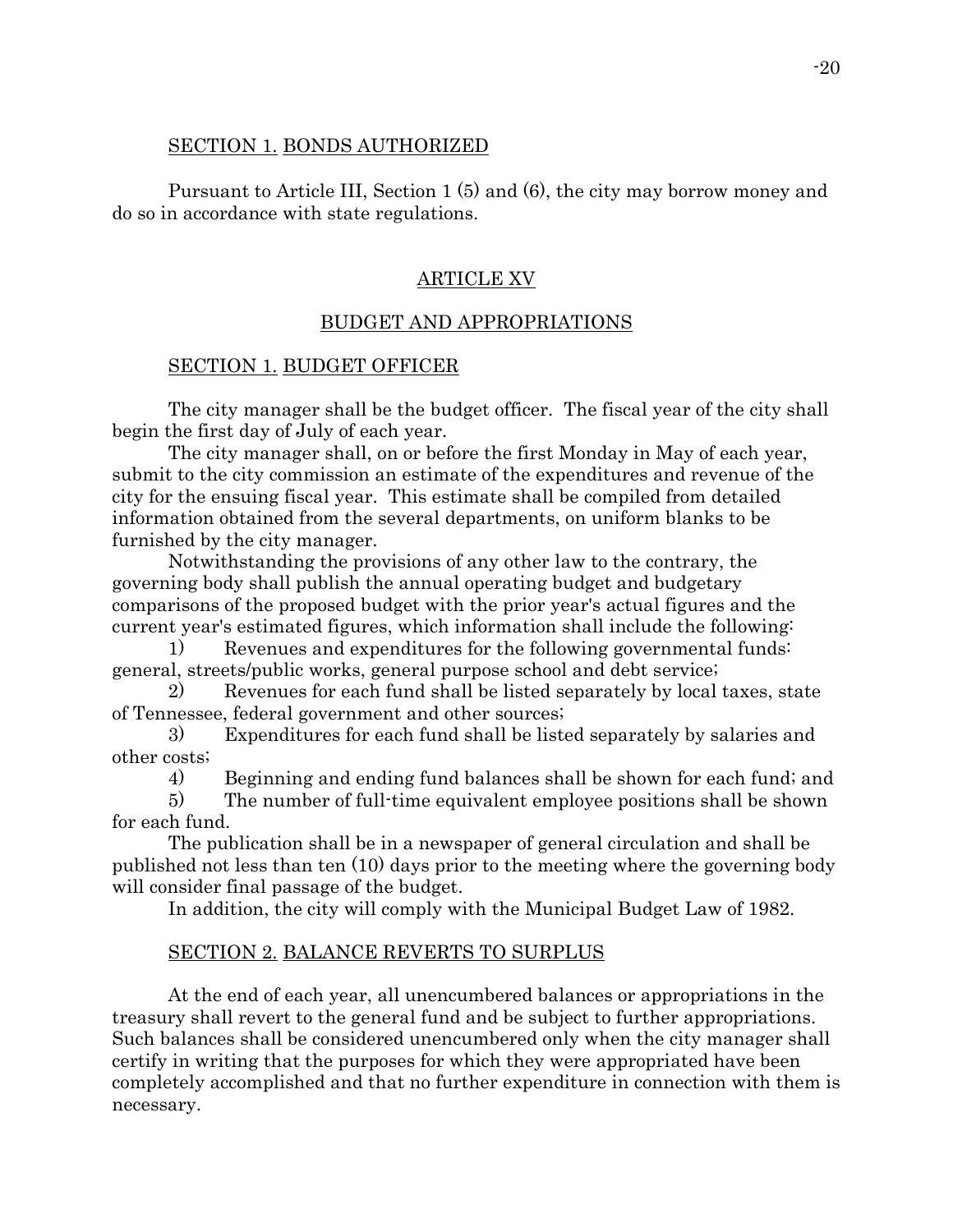# SECTION 3. CERTIFICATION OF AVAILABILITY OF FUNDS TO MEET CONTRACT OBLIGATIONS

No contract, agreement, or other obligation involving the expenditure of money shall be entered into, nor shall any ordinance, resolution or order for the expenditure of money be passed by the board of commissioners or be authorized by any officer of the city, unless the finance director shall first certify to the board or the proper officer, as the case may be, that the money required for such contract, agreement, obligation or expenditure, is in the treasury or safely assured to be forthcoming and available in time to comply with, or meet such contract, agreement, obligation or expenditures; and no contract, agreement or other obligation involving the expenditure of money payable from the proceeds of bonds of the city shall be entered into until the issuance and sale of such bonds have been duly authorized in accordance with the provisions of this charter in reference to city bonds.

# SECTION 4. CITY MANAGER RESPONSIBLE

The city manager shall be responsible for limiting expenditures and obligations to the amounts of appropriations for all departments. He shall present a monthly budget statement to the city commission, comparing amounts of receipts and of expense allotted to the elapsed portion of the fiscal year with the receipts actually realized and the expense actually incurred, and in general disclosing the condition of the budget.

### ARTICLE XVI

## DEPARTMENTS UNDER THE CITY MANAGER

#### SECTION 1. DEPARTMENTS CREATED

That the work and affairs of the city may be classified and arranged conveniently and conducted efficiently, there are hereby established the following departments and boards:

- 1) Department of City Administration
- 2) Department of Finance;
- 3) Department of Fire;
- 4) Department of Public Works/Streets/Sanitation;
- 5) Department of Police;
- 6) Department of Parks and Recreation;
- 7) Department of Community Development
- 8) Department of Human Resources/Risk Management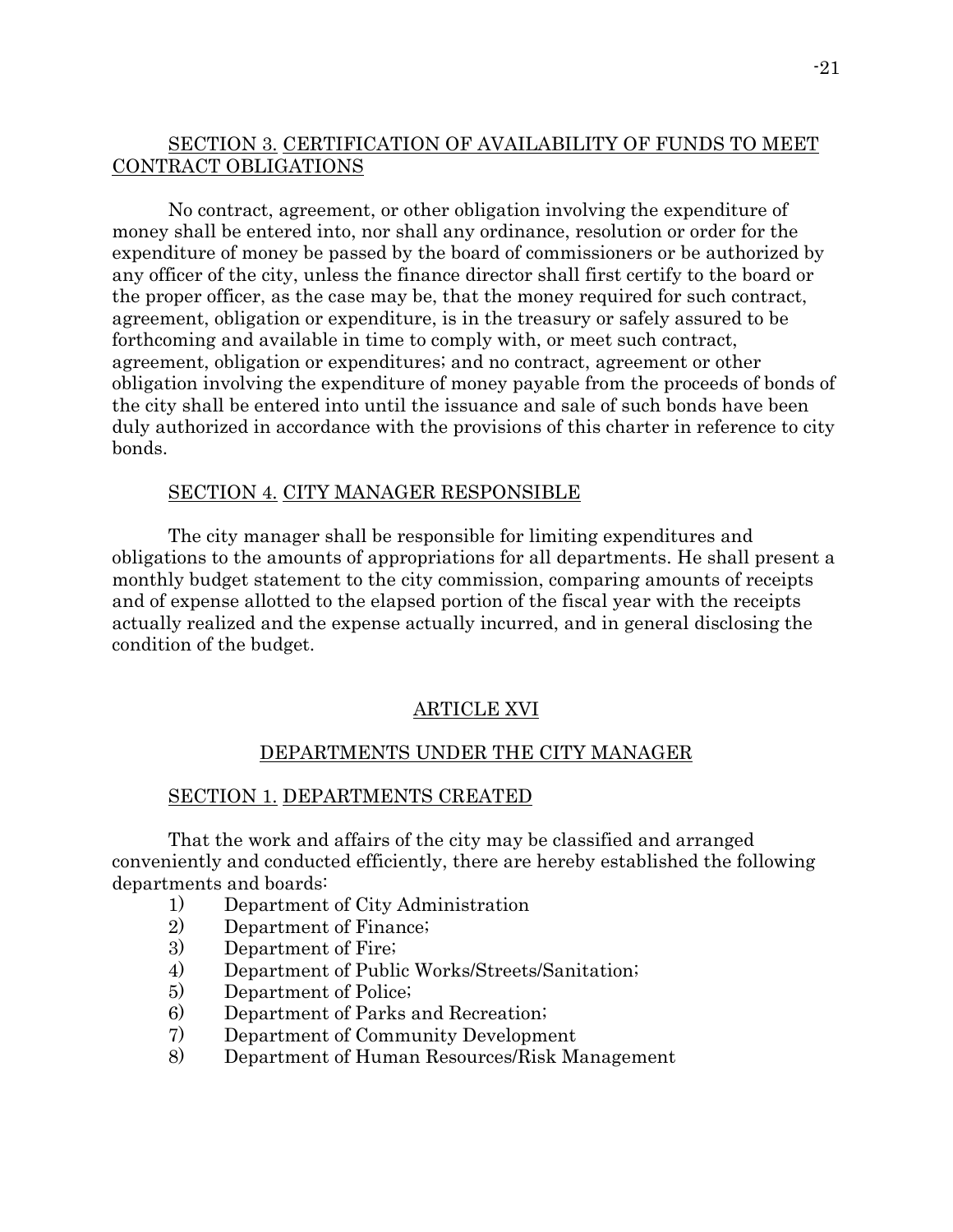# SECTION 2. SALARIES, DUTIES AND FUNCTIONS; DEPARTMENTS ABOLISHED OR CREATED

The city commission shall fix all salaries, not fixed by this charter, in all departments except the Etowah City Board of Education and the Etowah Utilities Board, prescribe the duties and functions of all departments except as fixed by this charter, and may, create new departments, combine or abolish existing departments, or establish temporary departments for special work.

## SECTION 3. SUPERVISION OF DEPARTMENTS

Except as otherwise provided by this charter, the city manager shall supervise and control the work of all departments, now or hereafter created, other than the Etowah City Board of Education and the Etowah Utilities Board.

## SECTION 4. DEPARTMENT OF CITY ADMINISTRATION

The city manager's position and duties are described in Article IX. The city manager may appoint such other employees of the department of city administration as may be authorized by appropriate ordinance.

## SECTION 5. DEPARTMENT OF FINANCE

The city manager shall appoint a finance director and such other employees of the department of finance as may be authorized by appropriate ordinance.

It shall be the duty of the finance director to be present at all meetings of the city commission and to keep a full accurate record of all business transacted by the commission, which record shall be preserved in permanent book form.

The finance director may also serve as the city recorder and in such capacity shall have custody of and preserve in his office, the city seal, the public records, original rolls of ordinances, ordinance books, certificates and papers, all official indemnity or surety bonds, and all other bonds, oaths and affirmations, and he shall register them by numbers, dates, and contents, and keep an accurate and modern index thereof. The finance director shall provide a bond of such surety and in such amount as the commission may require by ordinance, said bond to be filed with the mayor. The failure of the finance director as city recorder to perform any duty required by this paragraph shall not void any ordinance otherwise valid.

When required by an officer or citizen, the finance director shall provide certified copies of records, papers, and documents in his office, and charge thereof, for the use of the city, such fees as may be provided by ordinance; and he shall cause copies of ordinances to be duplicated as may be directed by the city commission and keep them in his office for distribution.

# SECTION 6. DEPARTMENT OF FIRE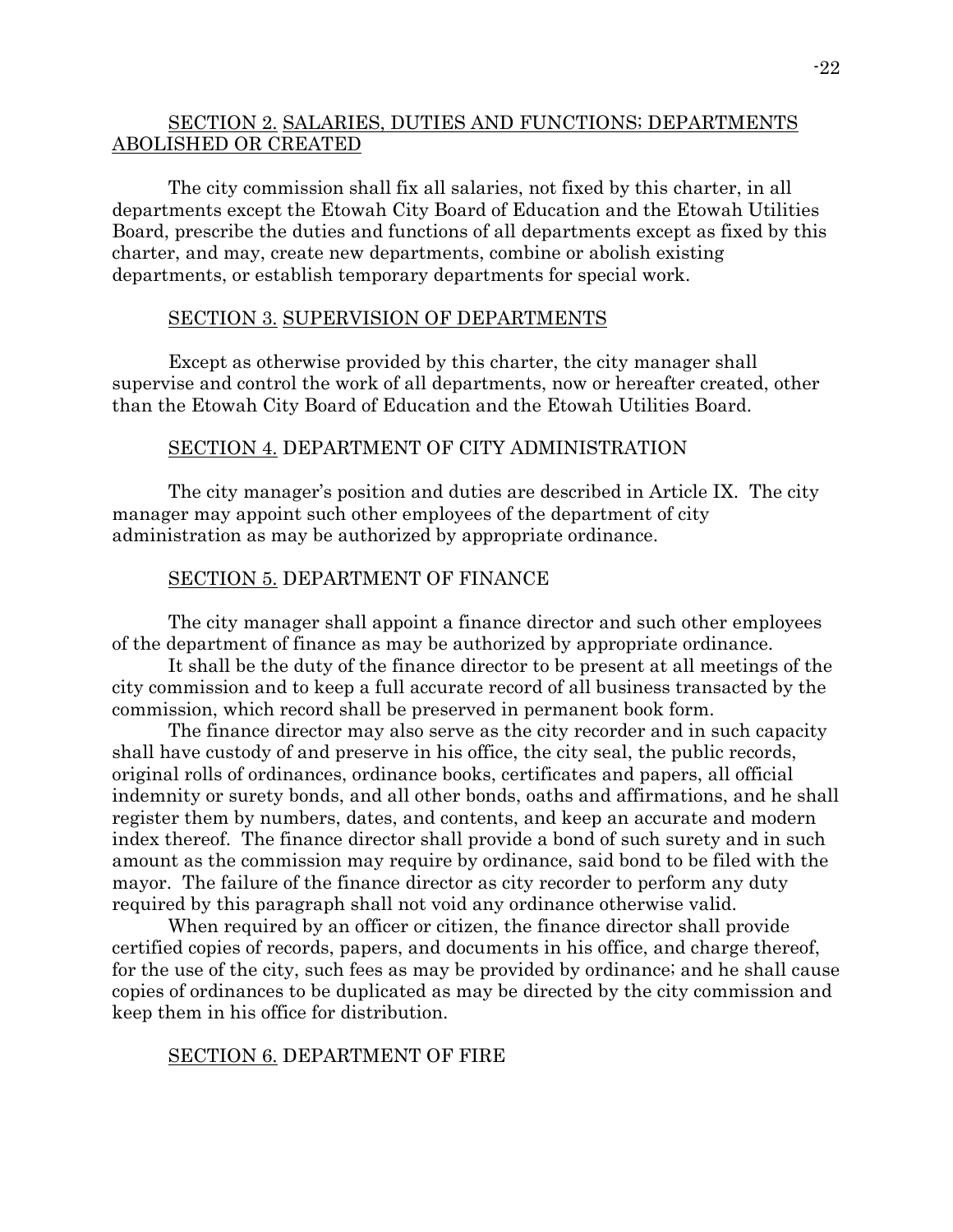The city manager may appoint a chief of the fire department and such other members of said department as may be authorized by appropriate ordinance.

It shall be the duty of the chief of the fire department and the members thereof, to take all proper steps for fire prevention and suppression, and elimination of conditions which create fire hazards.

The chief of the fire department or any assistant of such chief in charge at any fire shall have the same police powers at such fire as the chief of police. When any fire department or company recognized as duly constituted by the commissioner of commerce and insurance pursuant to Tennessee Code Annotated § 68-102-108 is requested to respond to a fire, hazardous materials incident, natural disaster, service call, or other emergency, it may, regardless of where the emergency exists, proceed to the emergency site by the most direct route at the maximum speed consistent with safety. While responding to, operating at, or returning from such emergency, the chief of the responding fire department or company, or any member serving in capacity of fire officer-in-charge, shall also have the authority to:

1) Control and direct the activities at the scene of the emergency;

2) Order any person or persons to leave any building or place in the vicinity of such scene for the purpose of protecting such person or persons from injury;

3) Blockade any public highway, street or private right-of-way temporarily while at such scene;

4) Trespass at any time of the day or night without liability while at such scene;

5) Enter any building or premises, including private dwellings, where a fire is in progress, or where there is reasonable cause to believe a fire is in progress, for the purpose of extinguishing the fire;

6) Enter any building or premises, including private dwellings, near the scene of the fire for the purpose of protecting the building or premises, or for the purpose of extinguishing the fire that is in progress in another building or premises;

7) Inspect for preplanning all buildings, structures, or other places in the chief's fire district, except the interior of a private dwelling, where any combustible material, including waste paper, rags, shavings, waste, leather, rubber, crates, boxes, barrels, rubbish, or other combustible material that is or may become dangerous as a fire menace to such buildings, structures, or other places has been allowed to accumulate, or where such chief or the chief's designated representative has reason to believe that such combustible material has accumulated or is likely to accumulate;

8) Direct without liability the removal or destruction of any fence, house, motor vehicle, or other thing, if such person deems such action necessary to prevent the further spread of the fire;

9) Request and be furnished with additional materials or special equipment at the expense of the owner of the property on which the emergency occurs, if deemed necessary to prevent the further spread of the fire or hazardous condition; and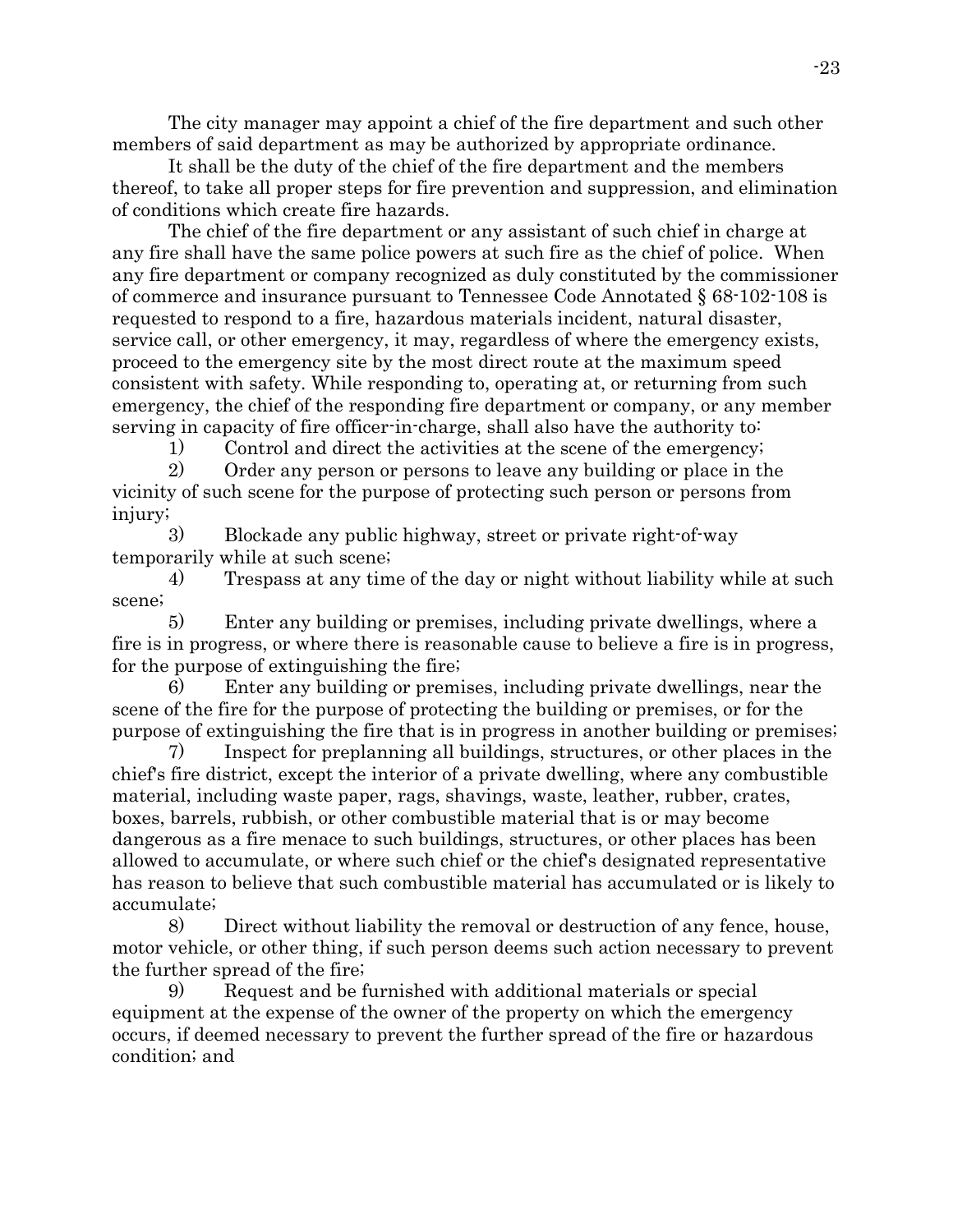10) Order disengagement or discouplement of any convoy, caravan, or train of vehicles, craft, or railway cars, if deemed necessary in the interest of safety of persons or property.

When any fire department or company responds to any emergency outside its fire district, however, it shall at all times be subject to the control of the fire chief or designated representative in whose district the emergency occurs.

The city manager may appoint a member of the fire department whose duty shall be, subject to the chief of the fire department, to investigate the cause, origin, and circumstances of fires and the loss occasioned thereby, and assist in the prevention of arson.

# SECTION 7. DEPARTMENT OF PUBLIC WORKS/STREETS/SANITATION

The city manager may appoint a director of public works and such other employees of the department of public works/streets/sanitation as the city commission as may be authorized by appropriate ordinance. The city commission may by ordinance, however, provide for a supervisor of sanitation and a supervisor of streets in lieu of, or in addition to, a director of public works/streets/sanitation.

It is the duty of the director of public works/streets/sanitation and members of the department to collect, remove and dispose of solid waste. The department shall also be responsible for keeping the streets, alleys, sidewalks and drainageways of the city of Etowah in good repair.

## SECTION 8. DEPARTMENT OF POLICE

The city manager may appoint a chief of police and such patrolmen and other members of the police force as may be authorized by appropriate ordinance.

It is the duty of the chief of police and the members of the police force to preserve order in the city; protect the inhabitants and property owners therein from violence, crime, and all criminal acts; prevent the commission of crime, violations of law and of the city ordinances, and perform a general police duty, execute and return all processes, notices, and orders of the city manager, city attorney and city recorder, and all other processes, notices, and orders as provided in this charter, or by ordinances.

In time of riot or other emergency, the mayor or the city manager shall have power to summon any number of inhabitants to assist the police force.

Members of the police force, whenever necessary for the purpose of enforcing the ordinances of the city, shall procure the issuance of warrants, and citations, serve the same, and appear in the city courts as prosecutors, relieving complainant citizens, insofar as practicable, of the burden of instituting cases involving the violation of city ordinances, but this section shall not be construed to relieve any person from the duty of appearing in court and testifying in any case.

#### SECTION 9. DEPARTMENT OF PARKS AND RECREATION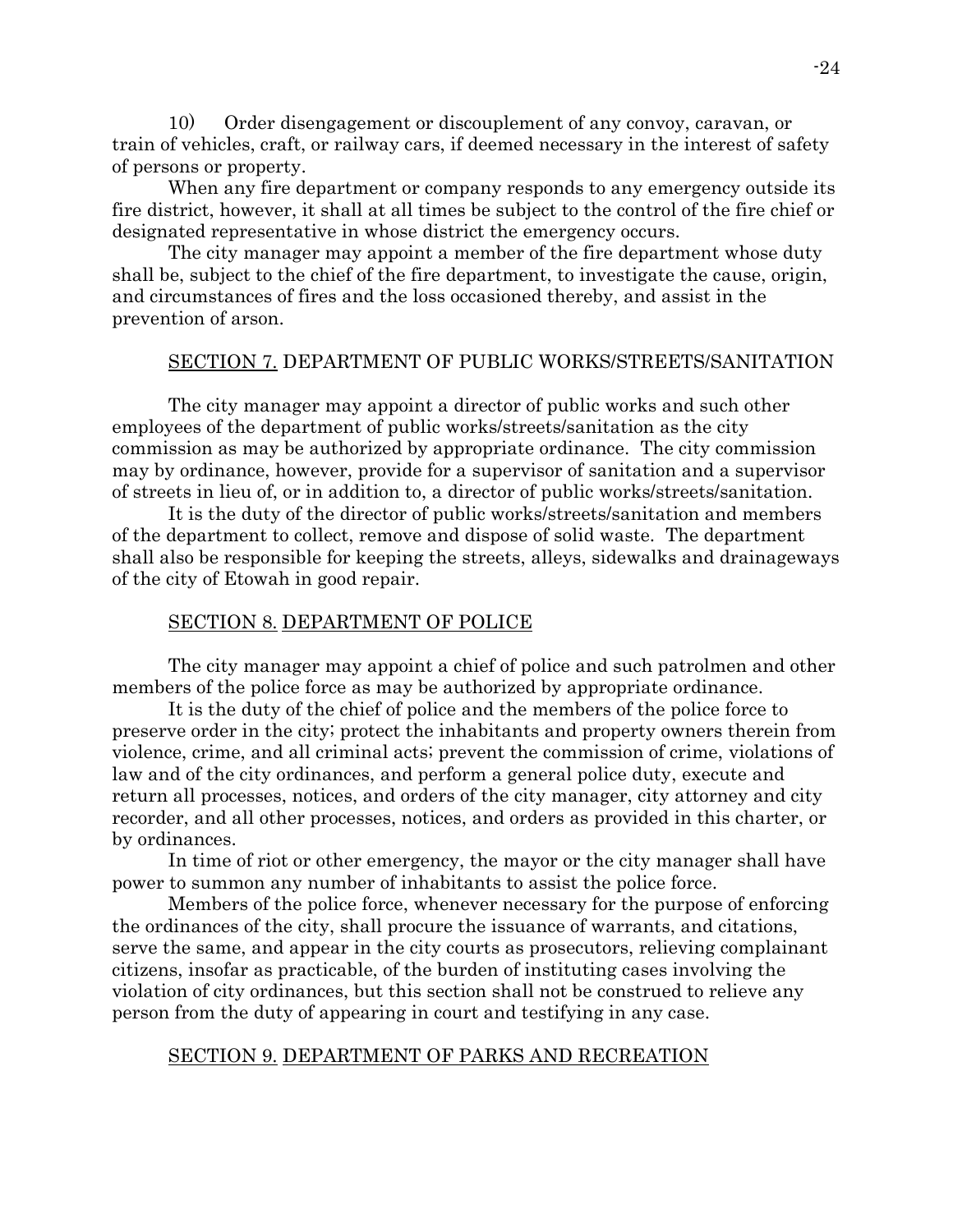The city manager may appoint a director of parks and recreation and such other employees for the department of parks and recreation as may be authorized by appropriate ordinance.

It is the duty of the director of parks and recreation to be responsible for the recreation programs for the city of Etowah and for the upkeep and maintenance of parklands.

## SECTION 10. DEPARTMENT OF COMMUNITY DEVELOPMENT

The city manager may appoint a director of community development and such other employees for the department of community development as may be authorized by appropriate ordinance.

It is the duty of the director of community development to be responsible for all building codes enforcement/inspections/permits and city ordinance codes enforcement/letters/visits/ citations and as well as be responsible for retail development projects, retiree recruitment projects, public art projects, grant writing, website development, expanding the network of social media outlets and projects/tasks/assignments related to revitalizing the city and community.

# SECTION 11. DEPARTMENT OF HUMAN RESOURCES/RISK MANAGEMENT

The city manager may appoint a director of human resources/risk management and such other employees for the department of human resources/risk management as may be authorized by appropriate ordinance.

It is the duty of the director of human resources/risk management to oversee personnel issues of the city, adherence to human resource policies, recommend policies and/or policy changes to the city commission regarding human resources, negotiate benefit packages, manage payroll, and minimize risk exposures.

### ARTICLE XVII

### ETOWAH CITY BOARD OF EDUCATION

## SECTION 1. SEPARATE SCHOOL DISTRICT CREATED

The Etowah City Board of Education is hereby constituted as a separate school district. There is hereby created a board of education of and for the city of Etowah, to be known as the Etowah City Board of Education, which shall be a body corporate and may sue and be sued, contract and be contracted with, in its own name. The general school laws of the state in regard to common schools shall apply to the city of Etowah so far as the same are not modified herein, and the said district shall be entitled to all sums of money from the public school fund that it would be entitled to receive if the district were organized under the general laws of the state.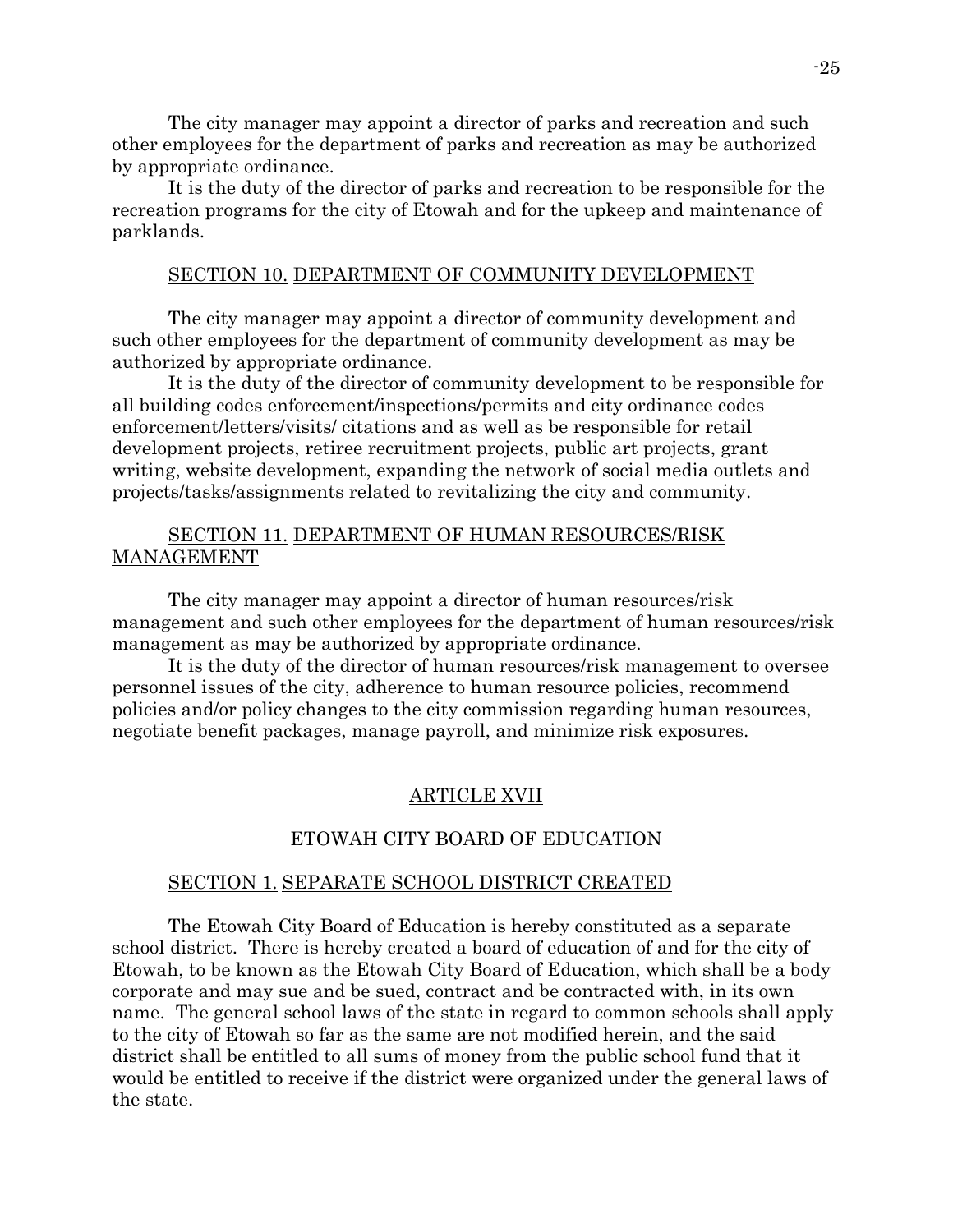# SECTION 2. SCHOOL BOARD TO CONTROL SCHOOLS

Except as herein otherwise provided, the Etowah City Board of Education has full and exclusive power and authority as trustees or directors, to manage, control and regulate the city schools; to maintain and adequately insure all school property and prescribe all rules and regulations for the government, control and operation of said schools and the teachers and superintendent thereof. The board of education shall also adopt and prescribe all necessary rules and regulations for its own conduct, and the dispatch of its business.

# SECTION 3. QUALIFICATIONS FOR SCHOOL BOARD MEMBERS

The qualifications of the members of the Etowah City Board of Education shall be the same as the qualifications of city commissioners as provided in Article V, sections two and three of this charter, and no person shall be eligible as a member of the board of education who is a member of the city commission of the city of Etowah. The members of the board are elected as herein provided, and are subject to the same recall provisions as the city commissioners.

# SECTION 4. MEMBERS OF THE BOARD OF EDUCATION - ELECTION, TERMS, SALARY, AND VACANCIES

The Etowah City Board of Education consists of five (5) members who shall serve staggered four year terms. Members of the Etowah City Board of Education shall be elected on the first Thursday in August of each even-numbered year to coincide with the municipal elections. Those persons elected in the election shall take office at the first meeting following the certification of such election by the McMinn County Election Commission.

Ties will be resolved by a vote of the members of the city commission at their first regularly scheduled meeting following the election. The Etowah City Board of Education is elected according to Tennessee Code Annotated, § 49-2-201 or any other general law, if any, governing the election of boards of education in effect on that date.

The salary of each member of the Etowah City Board of Education may be set by ordinance and may be increased or decreased provided that no such increase or decrease in salary shall take effect until after the expiration of the terms of office of all members of the board of education in office at the time of the adoption of such ordinance. Any vacancies occurring in the membership of the Etowah City Board of Education shall be filled by appointment by the city commission for the remainder of the term.

### SECTION 5. BOARD OFFICERS

The board of education shall, at their first meeting after each general city election, elect from their number for a two-year term, a chairman, a vice-chairman,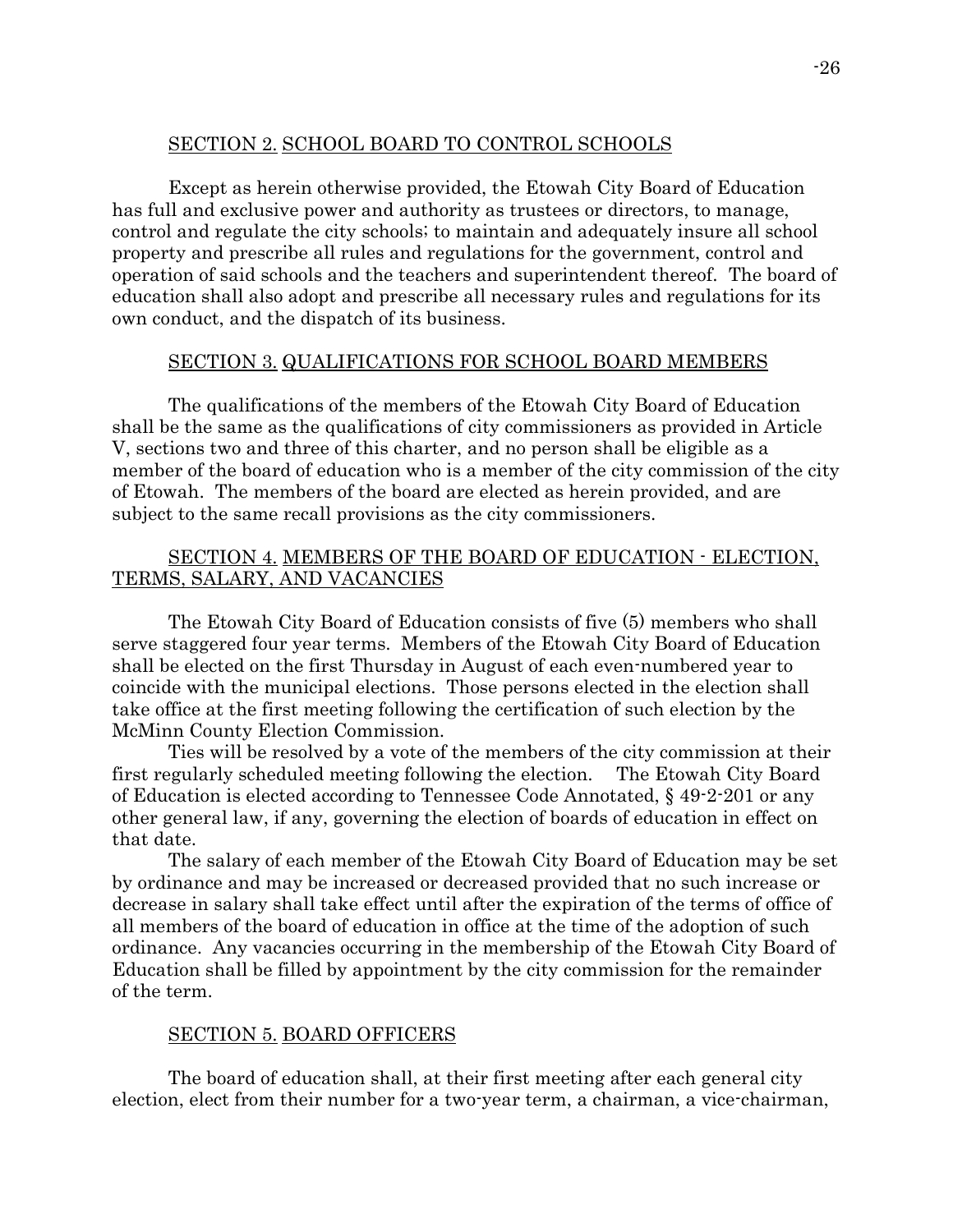and a secretary. Said board of education shall keep minutes of all its proceedings in a well bound book, signed by the chairman, and attested by the secretary; said book to constitute a permanent and public record. The superintendent shall receive and hold all school money for the city of Etowah, from whatever source until disbursed on checks signed by himself and countersigned by the chairman; provided, however, the chairman and superintendent shall, before entering upon the duties of their office, file with the finance director of the city of Etowah performance bonds conditioned upon the faithful discharge of their duties, which bonds shall be approved by the board of education, and which bonds shall name the city of Etowah as the obligee with a responsible indemnity corporation, qualified to do business in the state of Tennessee, being the surety on said bonds. The minimum principal sum of said performance bonds shall be set by the Etowah City Board of Education. The cost for said bonds shall be paid by the board of education.

Checks shall be issued only when adequate funds are available for the stated purpose and upon proper authorization by the board of education and appropriation ordinance. The superintendent shall submit a monthly financial statement to the city commission and the board of education on or before the fourth Monday of the next succeeding month for which the report covers.

### SECTION 6. REVENUES

The county trustee, the county clerk of McMinn County, or any other tax collector shall pay over to the Etowah City Board of Education out of all moneys collected by them for school purposes from any sources such portion as by law is applicable to the schools of the city of Etowah.

#### SECTION 7. SALARIES OF EMPLOYEES

Except as otherwise provided in this charter, the compensation of all officers and employees of the Etowah City Board of Education shall be fixed by the superintendent within the limits of the appropriations ordinance and in accordance with a comprehensive pay plan adopted by the board of education.

#### SECTION 8. APPROPRIATIONS

The board of education shall keep within and shall not at any time exceed the appropriations provided and authorized by the city commission of the city, with respect to the expense of the operation of the city school system. The board of education shall each year prepare and submit to the city manager a proposed budget for the ensuing year. Said budget shall be prepared on forms as prescribed in Article XV, Section 1, and contain information consistent with that required by the state Department of Education, including a detailed estimate of revenue and proposed expenditures. Whenever the funds required for the operation of schools shall exceed the estimated revenues from all other sources, such as state and federal aid, then the city commission may provide such funds by the tax levy.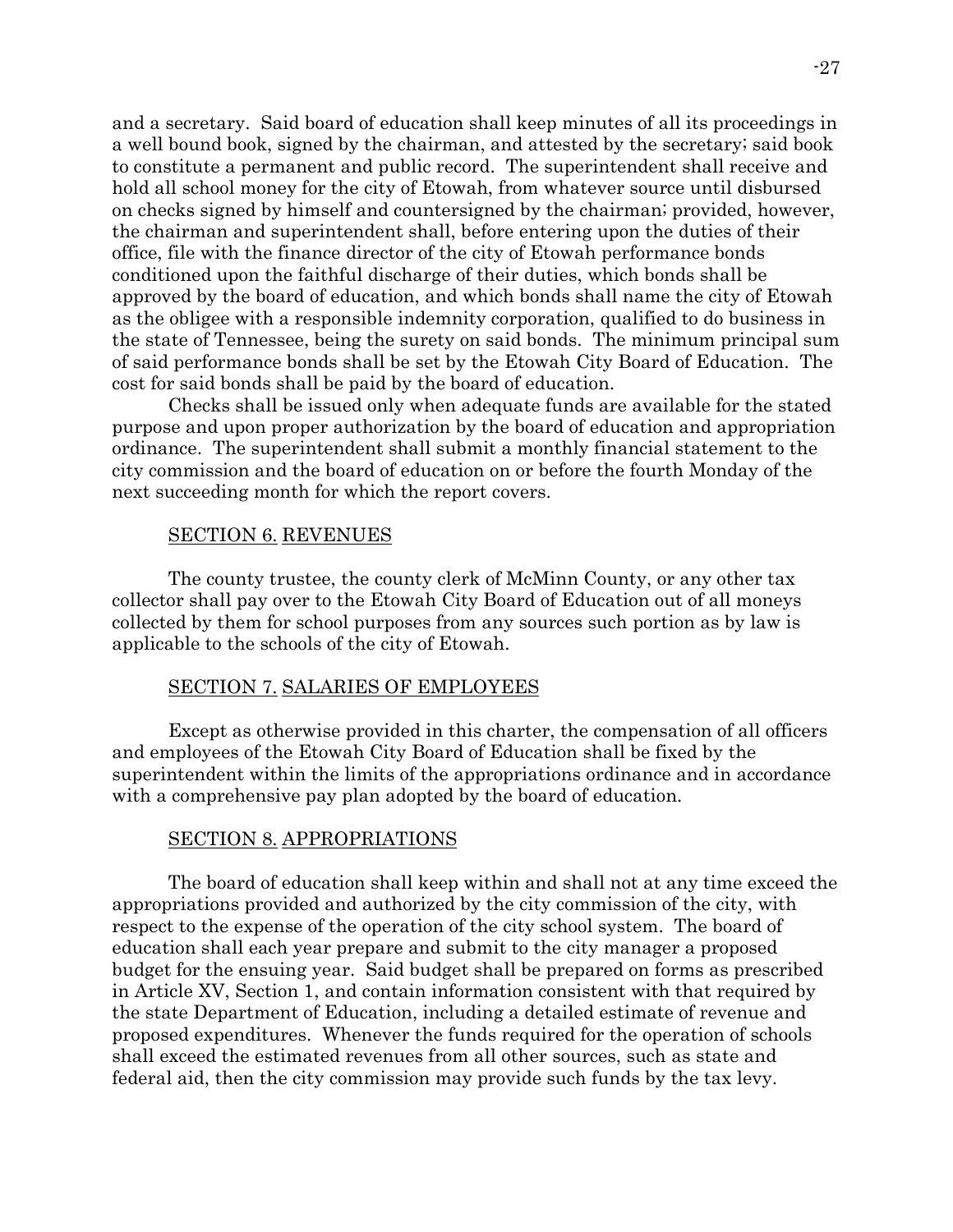## SECTION 9. CAPITAL EXPENDITURES

Whenever the board of education deems it advisable to construct new school buildings or to purchase real estate for school purposes, it shall present to the city commission the plans for said buildings and/or a description of said real estate, together with the estimated cost. The city commission may provide the necessary funds by the issuance of bonds as authorized by this charter or as otherwise authorized by law, or from other available funds, or may reject the request.

# SECTION 10. PURCHASING AND CONTRACTS

The board of education shall establish purchasing policies that comply with state laws and cover at least the following: a dollar limit over which competitive bidding is required, a dollar limit over which the school system need not advertise but must, when possible, obtain three (3) competitive bids and below which no advertisement or competitive bidding is required; procedures for public advertising, securing, and opening bids; and any exemptions from competitive bidding.

# ARTICLE XVIII

# ETOWAH UTILITIES BOARD

# SECTION 1. UTILITIES BOARD CREATED

Except as otherwise provided in this charter and in general law, the purchase, production and distribution of electricity, gas, water, and sewer by the city of Etowah, both within and without the limits of the city, and the agencies and facilities used for such purposes, shall be under the jurisdiction, control, and management of a board to be known as the "Etowah Utilities Board," to be constituted as hereinafter set forth.

# SECTION 2. DEFINITION OF TERMS

The following terms, whenever used or referred to in this article shall have the following respective meanings unless a different meaning clearly appears from the context:

- 1) "Board" shall mean the Etowah Utilities Board.
- 2) "Board member" shall mean an individual member of the board.

3) "System" shall mean and shall include the water system, sewer system, the gas system, and the electric distribution system.

4) "Division" means the part of the system that includes all of one branch of the operation of the system.

# SECTION 3. PROPERTY AND OBLIGATIONS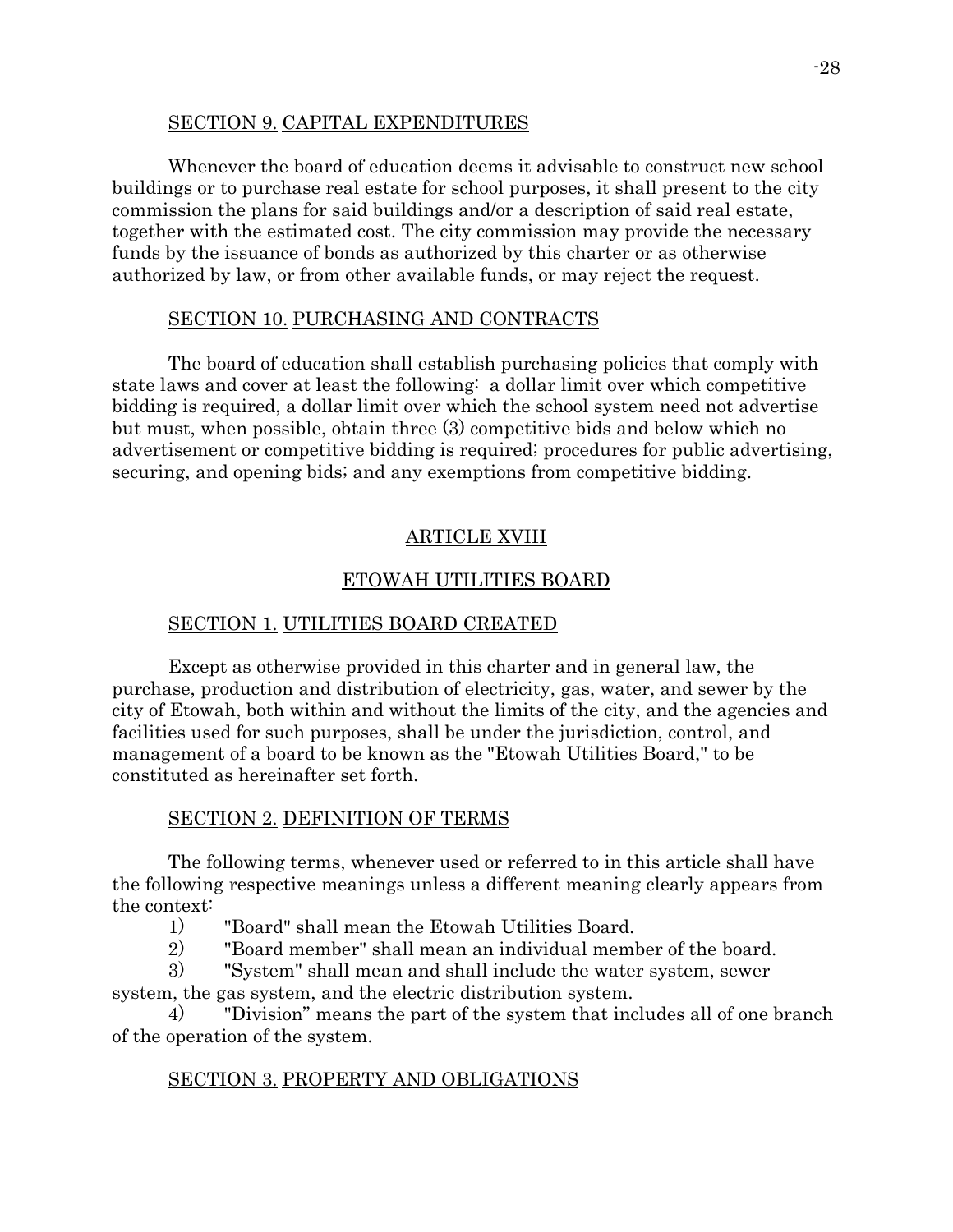The right, title, interest, and ownership of all property of the utilities department for the city of Etowah, as heretofore constituted under any previous charter, and all its rights of every kind and character whatsoever, as vested in the utilities department of the city of Etowah, under any previous charter, shall immediately become, and are hereby vested in the Etowah Utilities Board created by this charter, and said Etowah Utilities Board is hereby burdened and charged with and made liable for all legally enforceable debts, contracts, bonds, and obligations.

# SECTION 4. QUALIFICATIONS OF THE BOARD

No person shall serve as a board member unless at the time of his appointment and at all times during his term as a board member he satisfies the requirements and qualifications of a commissioner, including that he has not been convicted of a malfeasance in office, bribery, or other corrupt practice, or crime. If any commissioner shall be so convicted, he shall forfeit his office. No candidate for any office nor any other person shall, directly or indirectly, give or promise any person or persons any office, employment, money, benefit, or anything of value for the purpose of influencing or obtaining political support, aid, or vote for any candidate. Any person violating this section shall be punished by fine not exceeding state authorized maximum limits.

## SECTION 5. BOARD MEMBERS

The Etowah Utilities Board consists of five (5) members who may be the same five (5) persons as the city commissioners, and whose terms run concurrently with those of the city commissioners. The city commission has the power to change the membership of the Etowah Utilities Board by ordinance; provided, however, that in the event of the adoption of an ordinance providing for the appointment of noncommissioners to the board, no more than two (2) commissioners may be appointed to the board.

### SECTION 6. SALARIES OF BOARD MEMBERS

The salary of each member of the Etowah Utilities Board may be set by ordinance and may be increased or decreased provided that no such increase or decrease in salary shall take effect until after the expiration of the terms of office of all members of the utilities board in office at the time of the adoption of such ordinance

### SECTION 7. DIVISIONS CREATED

The system is divided into a division of water, a division of power, a division of gas, and a division of sewer. Each division is responsible for the control of its operation and management. The detailed division of duties between these respective divisions, the subdivisions of divisions, and the creation of other staff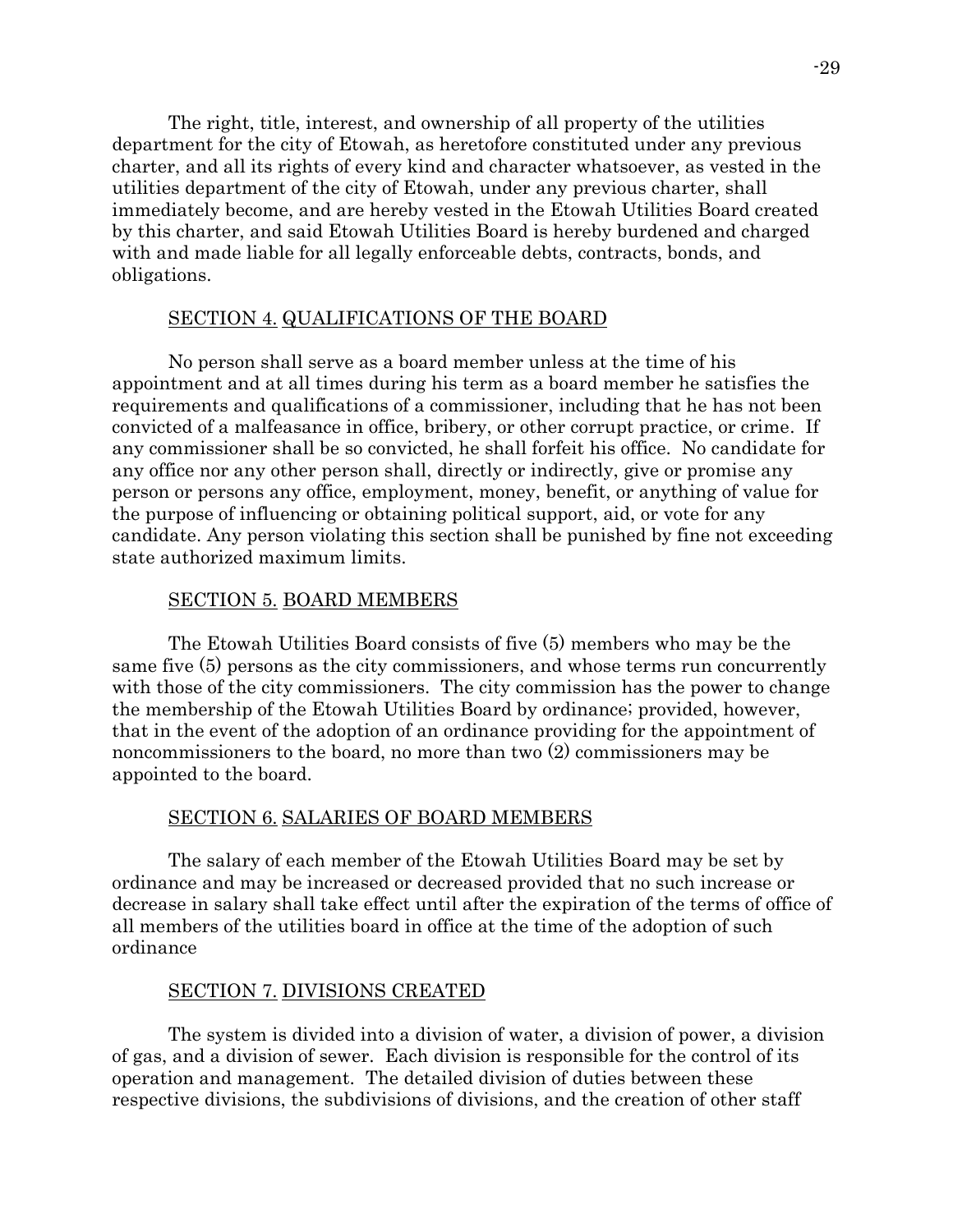positions and subordinate offices, shall be subject to the rules and regulations prescribed by the utilities board.

#### SECTION 8. ORGANIZATIONS AND MEETINGS OF BOARD

At the first meeting after a general municipal election, the board shall elect from among its members a chairman who presides over the meetings of the board, and a vice-chairman who shall act for the chairman during his absence, inability or failure to act as chairman. The board shall also elect a secretary who shall be either a board member or a full time employee of the system. The secretary shall keep the minutes of the meetings of the board and shall perform such other duties as the board may prescribe. Officers provided for in this paragraph receive no additional salaries for their service; however, the board may provide for the payment of a reasonable salary to the secretary if the secretary is not a board member.

If the secretary is not a board member he shall hold office at the will of the board. The board shall have the right to adopt by-laws, not inconsistent with the provisions of this charter. These by-laws may provide the time, place and manner of holding both regular and special meetings of the board. All such meetings shall be public, except when permissible by state law, and no action shall be taken by the board except by the affirmative vote of at least three board members. Three board members shall constitute a quorum of the board, but a smaller number may adjourn from day to day. The general manager and the division superintendent, if there be any, attend meetings of the board, and have a seat and voice but no vote in such meetings. Except as otherwise expressly provided herein, action by the utilities board may be by motion or by resolution passed on a single reading, and may be made effective immediately upon passage.

### SECTION 9. POWERS OF BOARD

1) Independent Control. Except as expressly provided in this section, the board exercises and is hereby granted all the powers and duties possessed by the city of Etowah to construct, acquire, expand or operate the utility system. The board, either by itself or by its duly authorized officers and employees, has and maintains full control and complete jurisdiction over the management and operation of the system and may make all contracts and do any and all acts and things that are necessary, convenient or desirable in order to operate, maintain, enlarge, extend, preserve and promote an orderly, economic and businesslike administration of the system. The general manager and every officer, agent and employee having duties embracing the receipt, disbursement, custody, or handling of money shall, before entering upon his duties execute a surety fidelity bond with some surety company authorized to do business in the state of Tennessee, as surety in such amount as shall be prescribed by resolution of the Etowah Utilities Board, except where the amount is prescribed in this charter. All such bonds and sureties thereto shall be subject to the approval of the Etowah Utilities Board. The cost of making such bonds shall be paid by the utility system.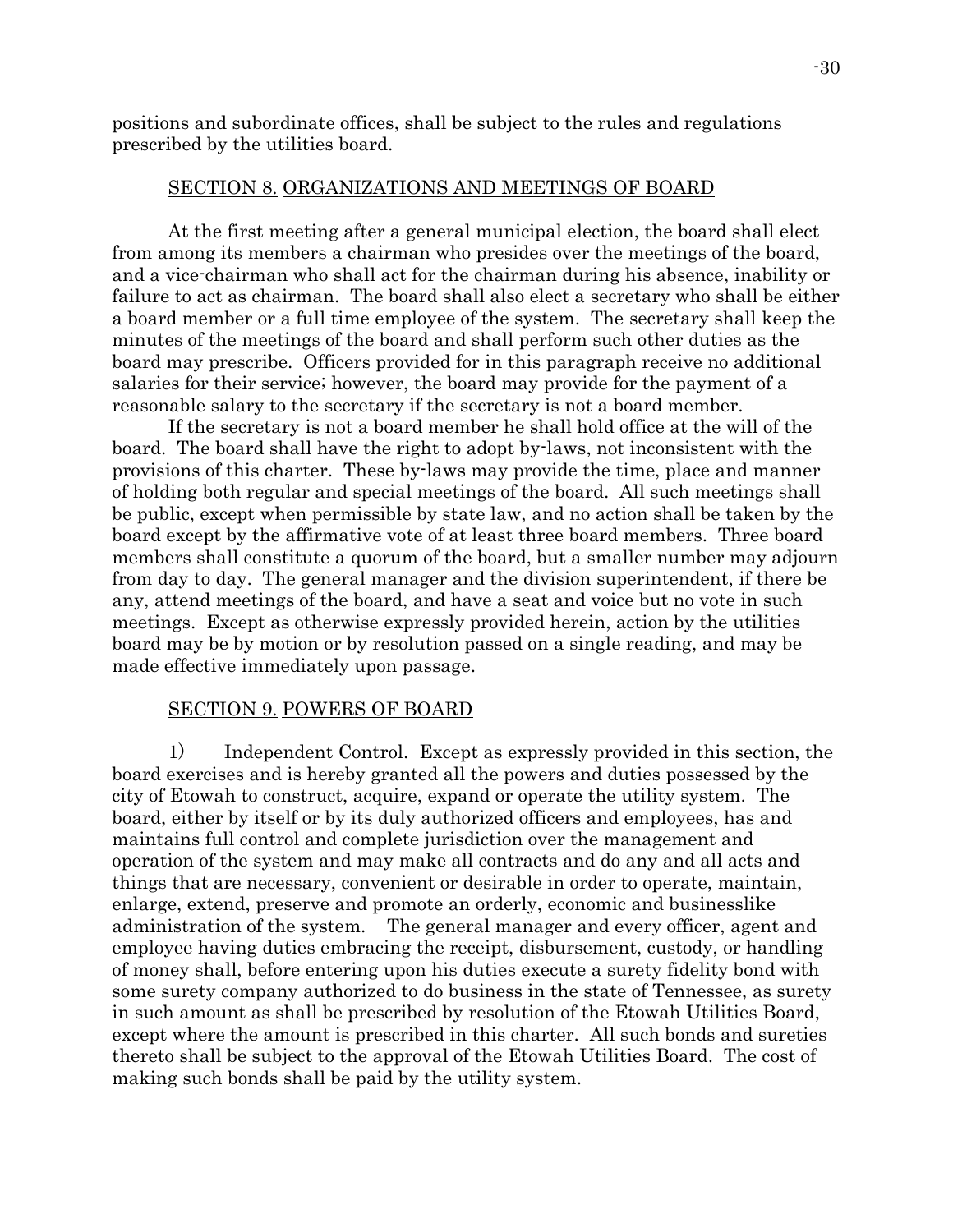2) Fix Rates. The utility board recommends to the city commission sufficient rates to be charged for services rendered by the water and sewer systems. Such rates shall be fair, reasonable and uniform for all customers in the same class, but different rate schedules may be applied to different classes of customers, as determined by the utility board. Rates within the city may be less but not greater than rates for the same class of service outside the city.

3) Contract, Lease, and Agreements. The utility board has the authority to make contracts with any person, firm, association or corporation, for public utilities and public services to be furnished the utility system and those therein. Such power to make contracts shall embrace the power, expressly conferred, to make exclusive contracts. When an exclusive contract is entered into, it shall be exclusive not only against any other person, firm, association or corporation, but also as against the utility system itself. Such contracts may be entered into for the period of twenty-five years or less, but not longer. The utility board may prescribe in each such contract entered into the rates, fares, charges, and regulations that may be made by the person, firm, association, or corporation with whom the contract is made. Such contracts may, by their terms, apply to the territory within the service area of the utility system as of the date of the contract, and as said the service area thereafter may be enlarged; and to the then existing any other streets, alleys, and other thoroughfares that thereafter may be opened.

All contracts whereby the system agrees to supply electric service, gas, service, water service, or sewer service, or two or more of the foregoing services, for a longer period than one year from the time if the execution of such contract, shall be subject to the condition that the rates at which such service is to be provided after the expiration of one year from the date of the contract, shall conform to the rates being charged other customers for similar service or services. The time limit prescribed in this paragraph for the duration of contracts and agreements shall not apply to bond issues.

4) Sale of Utility. The authority given the board by this section shall not be construed to give the board authority to sell or lease all or a major portion of any division of the system, unless such transaction is approved by the city commission by ordinance, which ordinance shall not be passed as an emergency ordinance.

5) Short Term Loans. The utility board is hereby authorized to borrow money in accordance with the general statutes of the state of Tennessee and the regulations of the comptroller of the state of Tennessee.

6) Improvement Bonds. The utility board may recommend for the issuance of bonds for additions, extensions or other permanent improvements to any one or more of the systems under the jurisdiction and control of the board, but such bonds shall be payable exclusively from the revenues of the system or systems so improved. The issuance of such bonds shall be authorized by a resolution of the board and submitted to the city commission for approval. Said bonds shall be issued under the general statutes of the state of Tennessee and the regulations of the comptroller of the state of Tennessee.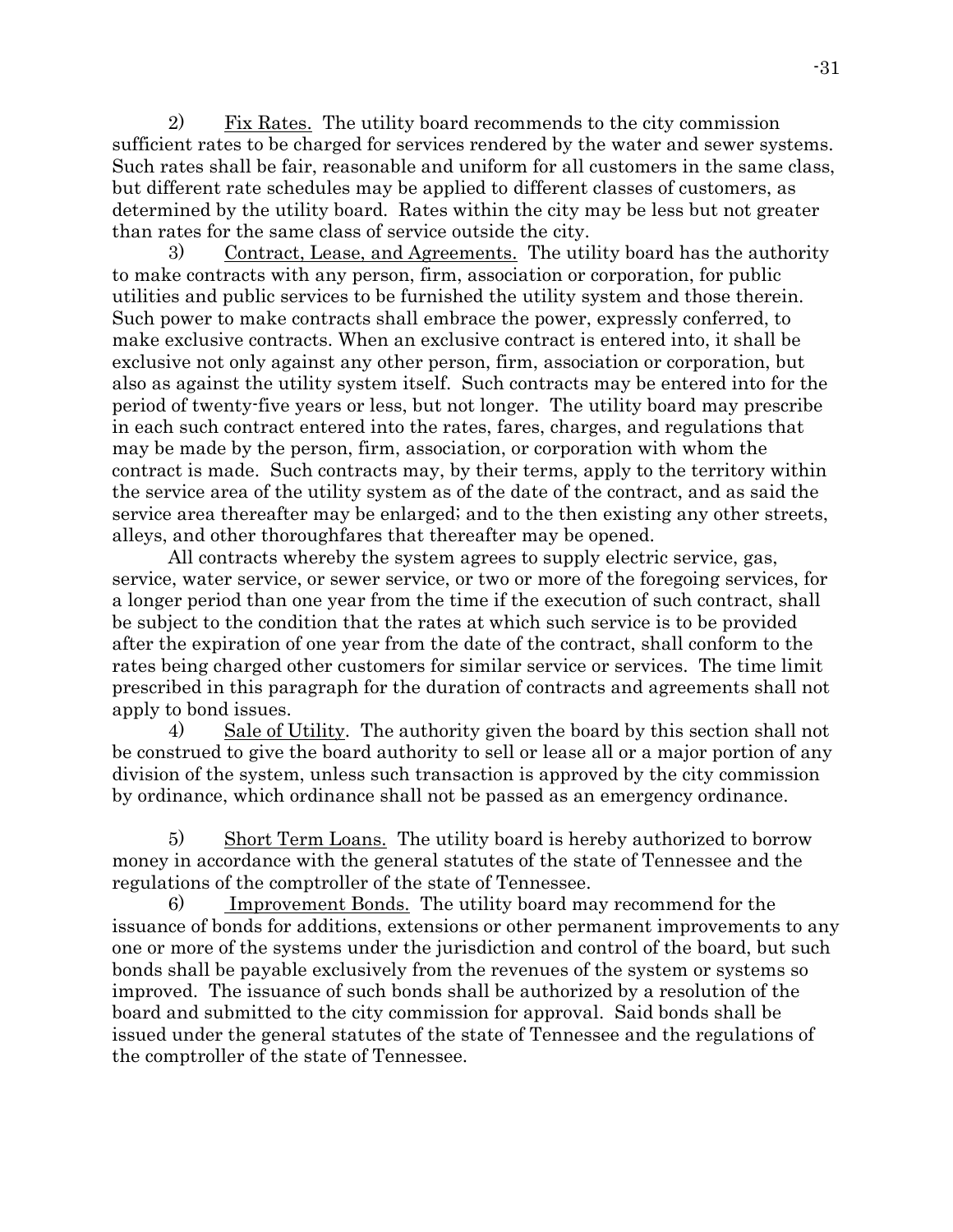7) Joint Use of Poles and Other Property. The utility board has the power to make agreements or contracts with any person, firm or public or private corporation for the joint use of poles and other property, belonging either to the system or such other person, firm or corporation or belonging jointly to both parties.

8) Eminent Domain. The utility board may recommend to the city commission that the city exercise its right of eminent domain on behalf of the system.

9) Investment of Surplus Funds. The utility board has power to invest its surplus funds in state authorized investments, as found in Tennessee Code Annotated § 6-56-106.

10) To Employ Attorney. The utility board has the power to appoint an attorney or attorneys, to prescribe his qualifications, duties, and fix his compensation.

11) Salaries. The utility board has the power to fix the salaries of all officers and employees of the system. This power may be delegated by the board to the general manager.

# SECTION 10. FINANCIAL REQUIREMENTS

1) Separate Accounts for Separate Divisions of the System. To the end that each division is self-sustaining, the board requires that separate books and accounts be kept on the electric, gas, sewer, and water operations so that the books and accounts will reflect the financial condition of each division.

Each of the divisions is operated independently of the others, except as herein otherwise provided and except as the board may be of the opinion that joint operations shall be advisable and economical, in which event the expenses incurred, including the compensation of the board members, and other executives and attorneys, in such joint operation, shall be prorated between the four divisions in such manner as the board determines to be equitable.

2) Auditing. An independent certified public accountant, not an employee of the city or the system, may be retained by the utility board to make such audits and reports as the board may deem necessary. Before any independent accountant maybe retained by the board in accordance with the provisions of this paragraph, the accountant to be retained shall be approved by the city commission.

3) Reports to City Commission. It is the duty of the utility board to furnish to the city commission, through the city manager, monthly and annual reports of the operation of the system, which reports shall be kept on file in the Finance Director's office and open to public inspection during regular office hours.

4) Payments in Lieu of Taxes on Electric, Water, Sewer, and Gas Properties. The city commission may impose payments of lieu of taxes on any or all of the divisions within the utility system pursuant to state law.

# SECTION 11. APPOINTMENT OF GENERAL MANAGER

The utility board shall appoint a general manager of the system who shall have executive ability and experience sufficient to qualify him for the management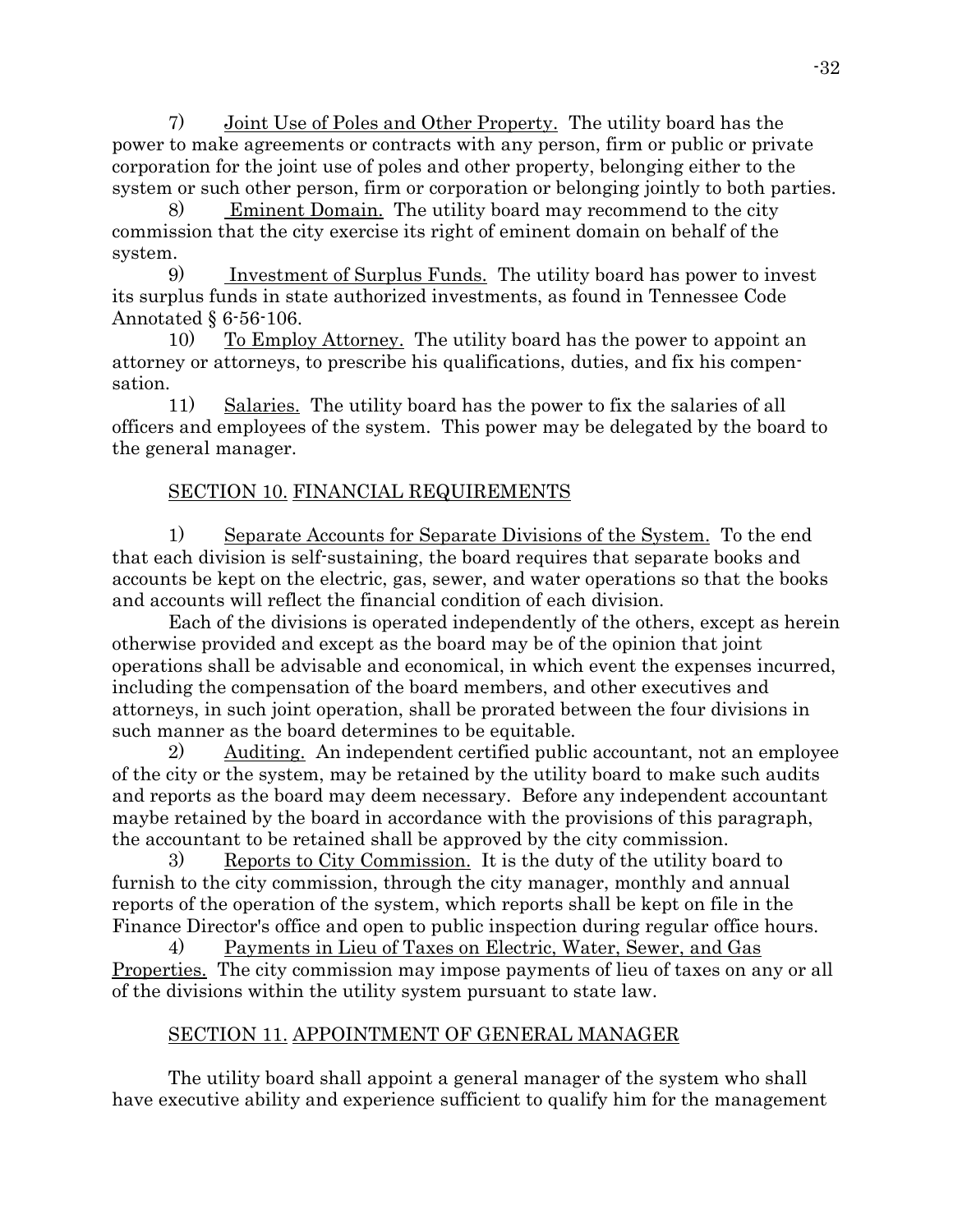of the system, who shall be responsible to the board and who shall serve at the pleasure of the board.

#### SECTION 12. PURCHASING

The utility board shall establish purchasing policies that comply with state laws and cover at least the following: a dollar limit over which competitive bidding is required, a dollar limit over which the utility system need not advertise but must, when possible, obtain three (3) competitive bids and below which no advertisement or competitive bidding is required; procedures for public advertising, securing, and opening bids; and any exemptions from competitive bidding.

## ARTICLE XIX

#### CITY COURT

#### SECTION 1. APPOINTMENT OF CITY JUDGE

There shall be a city court presided over by a city judge. The board of commissioners may appoint a city judge who shall serve at the will of the board. The city judge shall have such qualifications and receive such compensation as the board may provide by ordinance.

If a city judge is unable to preside over city court for any reason, then, to the extent a general sessions court judge agrees to serve temporarily as city judge, the judge shall appoint a general sessions judge of the county within which the city lies to sit in the city judge's stead. If there is not a general sessions judge available, then the city judge shall appoint an attorney, meeting the same qualifications as a general sessions judge, to sit temporarily.

#### SECTION 2. JURISDICTION

The city judge has the power and authority to impose fines, costs, and forfeitures, and to punish by fine, for violation of city ordinances; to preserve and enforce order in his court; to enforce the collection of all such fines, costs, and forfeitures imposed by him; and in default of payment, or of good and sufficient security given for the payment of such fines, costs or forfeitures imposed by such city judge.

The city judge is authorized to enter an order for contempt of court for the payment of the fine in the amount established pursuant to Tennessee Code Annotated § 16-18-306.

Fines may be paid in installments in the manner provided by ordinance or in accordance with Tennessee Code Annotated § 40-24-104. Any court is authorized to enforce the collection of unpaid fines or forfeitures as a judgment in a civil action in any court with competent jurisdiction in accordance with § 40-24-105. The city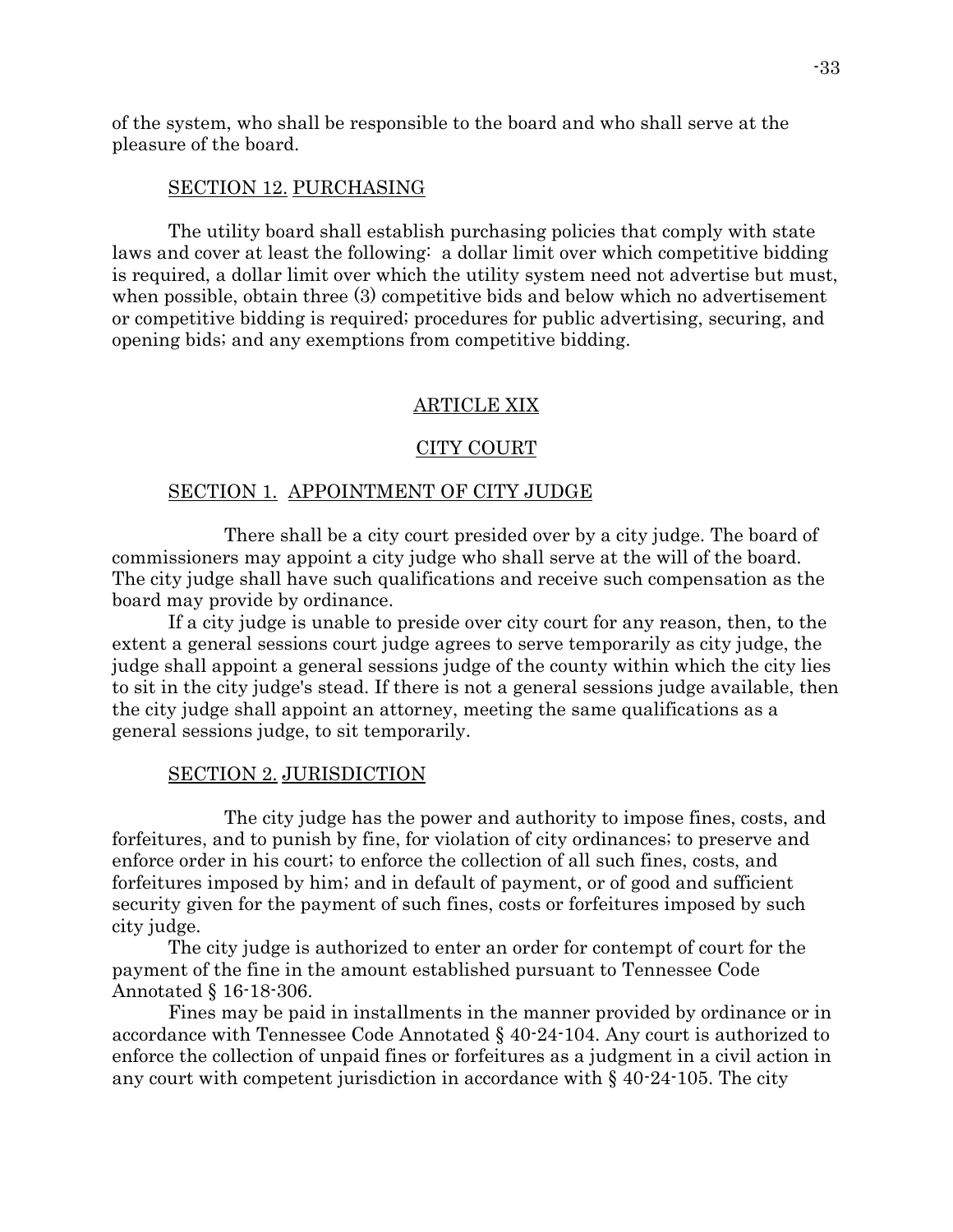judge may remit, with or without condition, fines and costs imposed for violation of any ordinance provision.

The city judge may remit with or without condition, fines and costs imposed for violation of any ordinance or charter provision.

## SECTION 3. RIGHT OF APPEAL

Any person dissatisfied with the judgment of the city judge in any case or cases heard and determined by the city judge may appeal in accordance with the general statutes of the state of Tennessee.

#### SECTION 4. FINES REMITTED

All fines imposed by the city judge for violation of the city ordinances shall belong to and be paid into the treasury of the city. Any labor performed in the execution of a workhouse or prison sentence for such violation or violations shall be performed for the city under the direction of the city manager.

#### SECTION 5. COURT COSTS

The city judge, in all cases heard or determined by such city judge for offenses against the corporate laws and ordinances, shall collect municipal court costs in accordance with the provisions of Tennessee Code Annotated § 16-18-304, shall levy and collect the litigation tax in accordance with the provisions of Tennessee Code Annotated § 16-18-305 and, in addition, shall add thereto the state privilege tax on litigation for municipal violations governing use of a public parking space. The city judge shall certify to the chief of police for collection, all fines, costs, and forfeitures imposed by the city judge for offenses against the laws and ordinances of the city. Costs in favor of any person paid a fixed salary by the city shall belong to the city and be paid into its treasury. It is the duty of the city judge to collect and receipt for all fines imposed by the city judge, and the city judge shall render a monthly report to the board of commissioners of all costs and fines collected and of all assessed and uncollected.

It is unlawful for any other person or officer to collect or receipt for such fines, costs, and recoveries, but the city judge may authorize the chief of police to collect and receipt for fines and costs.

#### SECTION 6. DOCKET

The city judge shall keep or cause to be kept a court docket or dockets embodying complete detailed records of all cases handled by him.

### ARTICLE XX

#### CONSTRUCTION OF THIS CHARTER